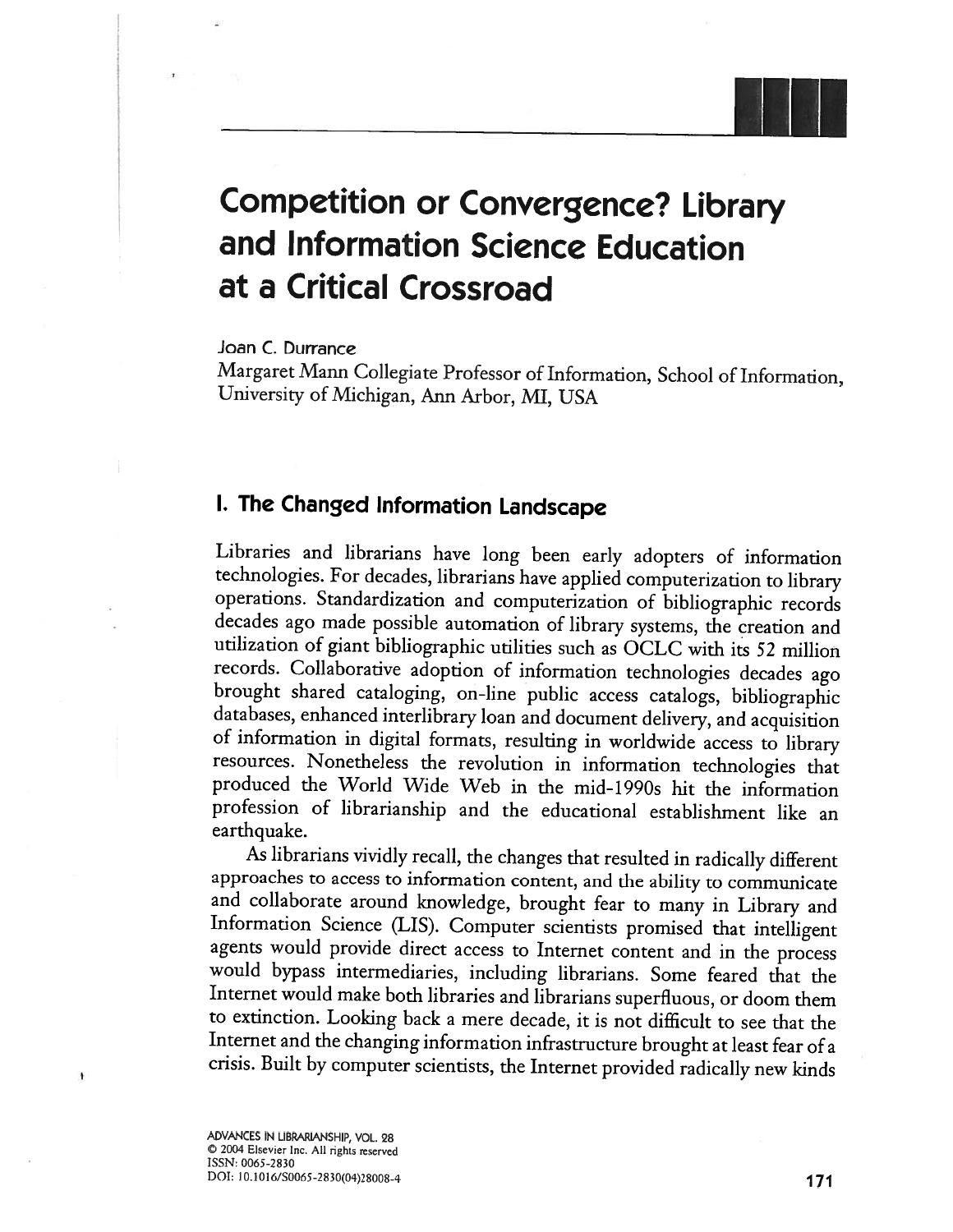of information flow and created <sup>a</sup> new information landscape—just as an earthquake might. The continuing information revolution has been at the same time the most serious crisis ever faced by the field and its biggest opportunity.

The changed landscape has influenced both practice and education. Added to this situation is the current shortage of professional staff, so profound that it has been noted by the press, and by the First Lady who has spearheaded <sup>a</sup> major recruitment effort (Tenopir, 2002; Lynch, 2002). In addition, statistics predict the impending retirement by the end of the next decade of 68% of the nation's librarians (Tenopir, 2004; Lynch, 2002). These factors have focused attention on the education of librarians.

This paper focuses specifically on the changes that are ongoing in the evolution of US education; it is framed as <sup>a</sup> discussion of crisis and opportunity. Continuing change in the information environment is <sup>a</sup> compounding factor in the crisis; while information technologies have had <sup>a</sup> profound impact on libraries and librarians, <sup>a</sup> group of vocal librarians appear to resist the inevitable changes that must occur in educating information professionals for the future. Factors external to the field and the field's changing research paradigm, to be discussed below, have pu<sup>t</sup> LIS educators in direct competition with others for the domain that had been claimed since the end of the 19th century by librarians. This paper examines the changed landscape in which US education operates and its accompanying opportunities for the domain that US claims.

# II. It Is Not Just Technology: The Changing Research Paradigm

The knowledge base of LIS, built largely by faculty in LIS programs, grew slowly throughout much of the 20th century, but experienced rapid growth in the last two decades well before the Internet crisis of the 1990s. In the process of the growth of the knowledge base of the field, increasing numbers of researchers realized that "library problems" were actually "information problems." Over <sup>30</sup> years ago Robert Taylor, dean of the Syracuse program from <sup>1972</sup> to 1981, suggested moving from the Ptolemaic and librarycentered view of the universe to <sup>a</sup> "dynamic Copemican universe with information at its center and with libraries playing <sup>a</sup> significant, but not necessarily central, role." (Sutton, 2001) This paradigm has come to be accepted by US researchers and has permitted them to develop more effective frameworks for their work which today encompasses what Marcia Bates, UCLA faculty member, researcher, and theoretician, has summarized as the three "Big Questions" of LIS research: "(1) The <sup>p</sup>hysical question: What are the features and laws of the recorded-information universe?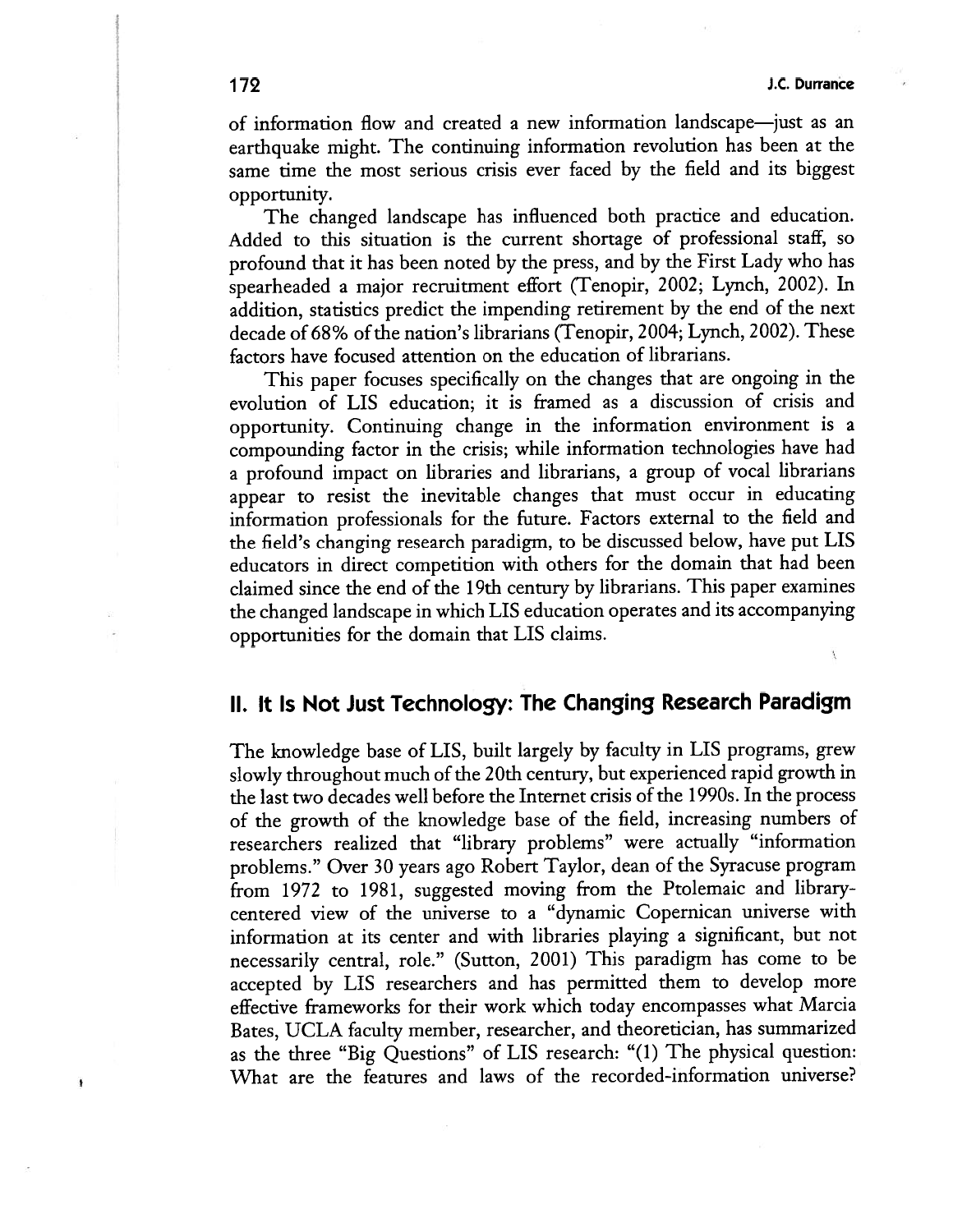(2) The social question: How do people relate to, seek, and use information? (3) The design question: How can access to recorded information be made most rapid and effective?" (Bates, 1999).

Researchers seeking the answers to the three big questions identified by Bates have moved LIS education into <sup>a</sup> Copernican universe with information at its center and, as Taylor predicted, libraries as one of the <sup>p</sup>lanets in the universe. The knowledge gained from this approach has entered LIS education and has influenced the changes identified in the KALIPER study discussed below. The changed information landscape and the changing LIS research paradigm have been accompanied by intensive internal examination of domain knowledge within LIS and more broadly within the framework of information, rather than the library framework. These changes, of course, have occurred program by program. Broad-spectrum examinations of various scholars looking across this changing field have produced both a variety of thoughtful, penetrating journal articles and <sup>a</sup> group of serious monographs that seek to synthesize the knowledge domain and contributions of LIS. This section of the chapter examines some of this work.

#### Ill. Operating in <sup>a</sup> Highly Competitive Environment

Eight years ago US researchers Nancy A. Van House and Stuart A. Sutton, re-examined the Ptolemaic vs. Copernican debate started in the 1970s by scholars such as Robert Taylor, but made an urgent priority by the advent of the Internet. Using an ecological metaphor which compared library-focused education to the Panda Syndrome, these scholars noted that the panda is nearing extinction because of its limited ecological niche arguing that narrowly focused library education programs were doomed to extinction.

LIS education is operating in an extremely dynamic and highly competitive environment. The growing importance of information, developments in information technology and the information environment, and US' own efforts at adaptive radiation have created an ecological convergence between US and other professions and professional education programs both in US' traditional niche (e.g., "digital libraries") and new niches (e.g., information management). The information field is undergoing radical change, and US is not the only profession seeking to claim jurisdiction. (Van House and Sutton, 1996)

Van House and Sutton warned "that the increasing value of information is bringing other professions into the information field, and changing the boundaries and rules of competition" adding that "both the US profession and education for US.. .[are] engaged in <sup>a</sup> struggle with other professions and academic disciplines both for jurisdiction over the information functions that have traditionally been the problem domain of US and of the information functions brought about by changes in technology and society." Van House

١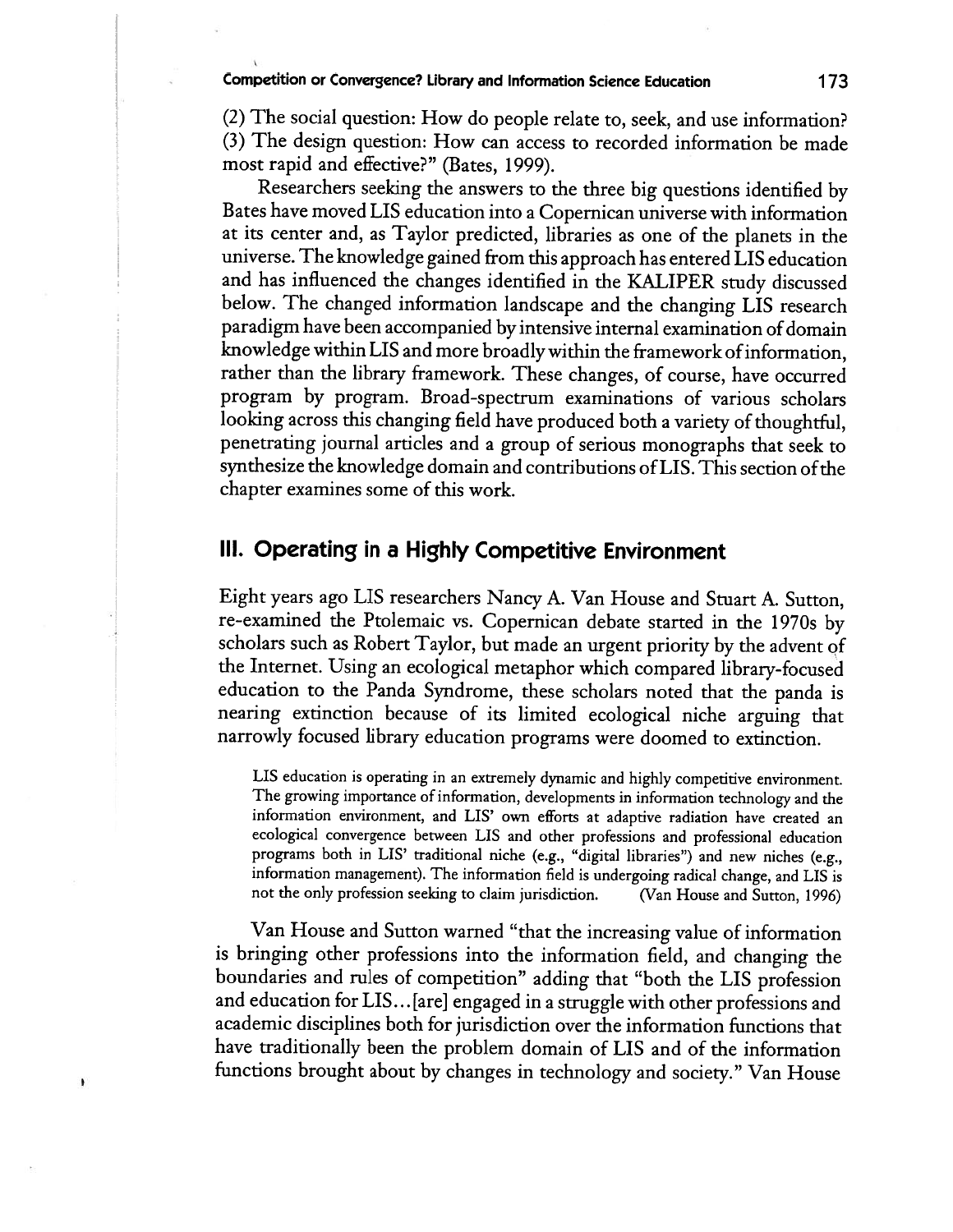and Sutton further warned that "to compete, US education and the profession have to be more cognizant of their own and their competitors' habitus and the dynamics of this changing, enlarged field..."

Noting an ecology of professions, they indicate that "professions are created, grow, transmute, and disappear... Convergence is especially likely when the rewards (money, prestige, power) of <sup>a</sup> problem area or professional niche are great, attracting attention from many professions" and, quoting Andrew Abbot, they indicate that "knowledge is the currency of the competition. (Abbott, 1988, p. 102)"

While the knowledge gains resulting from LIS research have served to position US education for the information technology revolution, they have also served to distance it from practice, creating what some in the field see as <sup>a</sup> crisis in "library" education (American Library Association. Congress on Professional Education, 2000). Michael Gorman, for example, insists that

There is <sup>a</sup> dearth of research in US US schools that is dedicated to the real needs of real libraries. This is the result both of the divorce between information science oriented faculty and practicing librarians and of the fact that US schools in the US tend to be par<sup>t</sup> of large universities that value (and reward) pure research over applied research. This has led to <sup>a</sup> gap in the library journal literature between arid and inaccessible reports of pure research and naïve "how we did it good" reports. (Gorman, 2003)

Indeed, fostered by the factors identified earlier, the education establish ment for this field is in the midst of <sup>a</sup> period of change which has led to major repositioning and focus, major curricular changes, adoption of new approaches, technologies and knowledge, and identification of new con stituencies and an extensive infusion of new resources in some schools. The information technology revolution provided the necessary impetus for change and programs with faculty attuned to these external factors and engaged in research are more likely to be positioned for this essential change.

#### IV. Documenting LIS Education in the Midst of Change

W.K. Kellogg, the breakfast cereal industry pioneer, established the W.K. Kellogg Foundation in 1930. Since its beginning Kellogg Foundation has continuously focused on building the capacity of individuals, communities, and institutions to solve their own problems. Itseeks "to help people help themselves through the practical application of knowledge and resources to improve their quality of life and that of future generations." (Kellogg Foundation)

Seeing the Internet revolution in its infancy and fearing <sup>a</sup> crisis in the delivery of information by libraries and in education for librarians that would result in these institutions falling hopelessly behind, the Kellogg Foundation developed <sup>a</sup> program initiative, Human Resources for Information Systems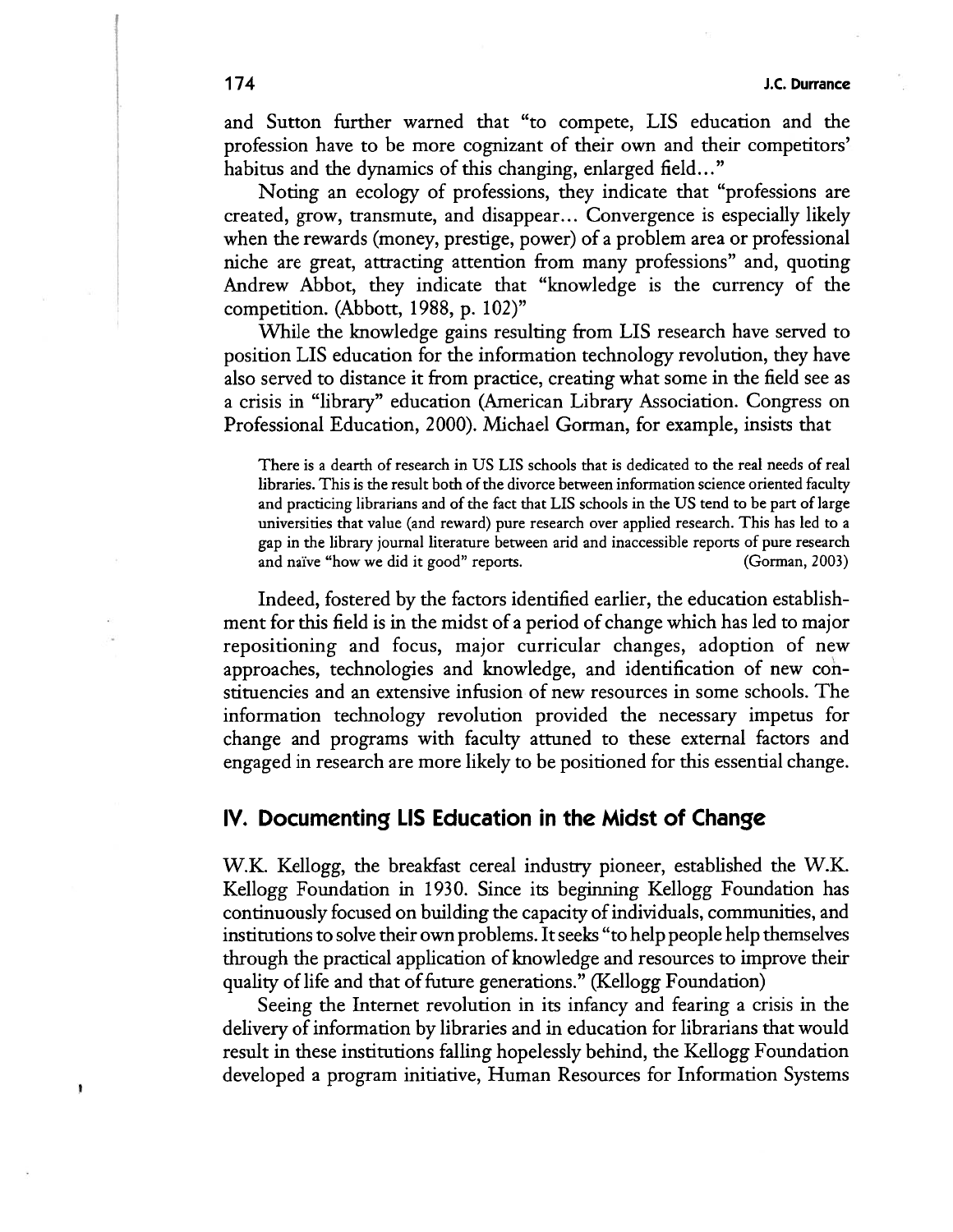Management (HRISM), designed to insure that information professionals would be able to increase access to "knowledge and resources" with the aim of improving the quality of life for people. The concern at the time was that, without intervention, the Internet revolution might very well render libraries and librarians irrelevant (Bishoff, 1999).

During the tumultuous period of the 1990s, the W.K. Kellogg Foundation, seeking to influence change in LIS education, funded several experiments in change among <sup>a</sup> group of US programs including the University of Michigan, Florida State University, Drexel University, and the University of Illinois. The University of Illinois Graduate School of Library and Information Science (GSLIS) grant focused on the revision of the core curriculum courses (shortly after developing an extensive distance education program). Florida State University's US program (which has since become the School of Information Studies), focused on the development of an undergraduate degree in information technology and network management. Drexel University's College of Information Science and Technology focused on the use ofinformation technology in curriculum delivery. The University of Michigan changes will be profiled under Trend 1, below.

At the end of the HRISM experiments, Kellogg, in addition, funded the most extensive examination of LIS education in nearly <sup>a</sup> century— KALIPER, the Kellogg—ALISE Information Professions and Education Renewal Project. The findings of KALIPER and additional developments in the past 4 years that impact the education of those who seek to become librarians are discussed below.

#### V. The KALIPER Project

1

The <sup>1997</sup> conference of the Association for Library and Information Science Education (ALISE), entitled "Reinventing the Information Profession," featured interdisciplinary speakers, highlighting some of the results of the Kellogg educational experiments mentioned above. (Durrance and Pettigrew, 1999, p. 287). This conference also received funding from the Kellogg Foundation and Kellogg leadership was present. Following the conference, a group of ALISE leaders approached the Kellogg Foundation for additional funds to look broadly at educational changes being made at schools of library and information science. KALIPER, a research project that was undertaken between 1998 and 2000 sought to

- determine the nature and extent of major curricular change in US education across North America, and
- help move curriculum reform toward achievement of critical mass in the field. (KALIPER Advisory Committee, 2000)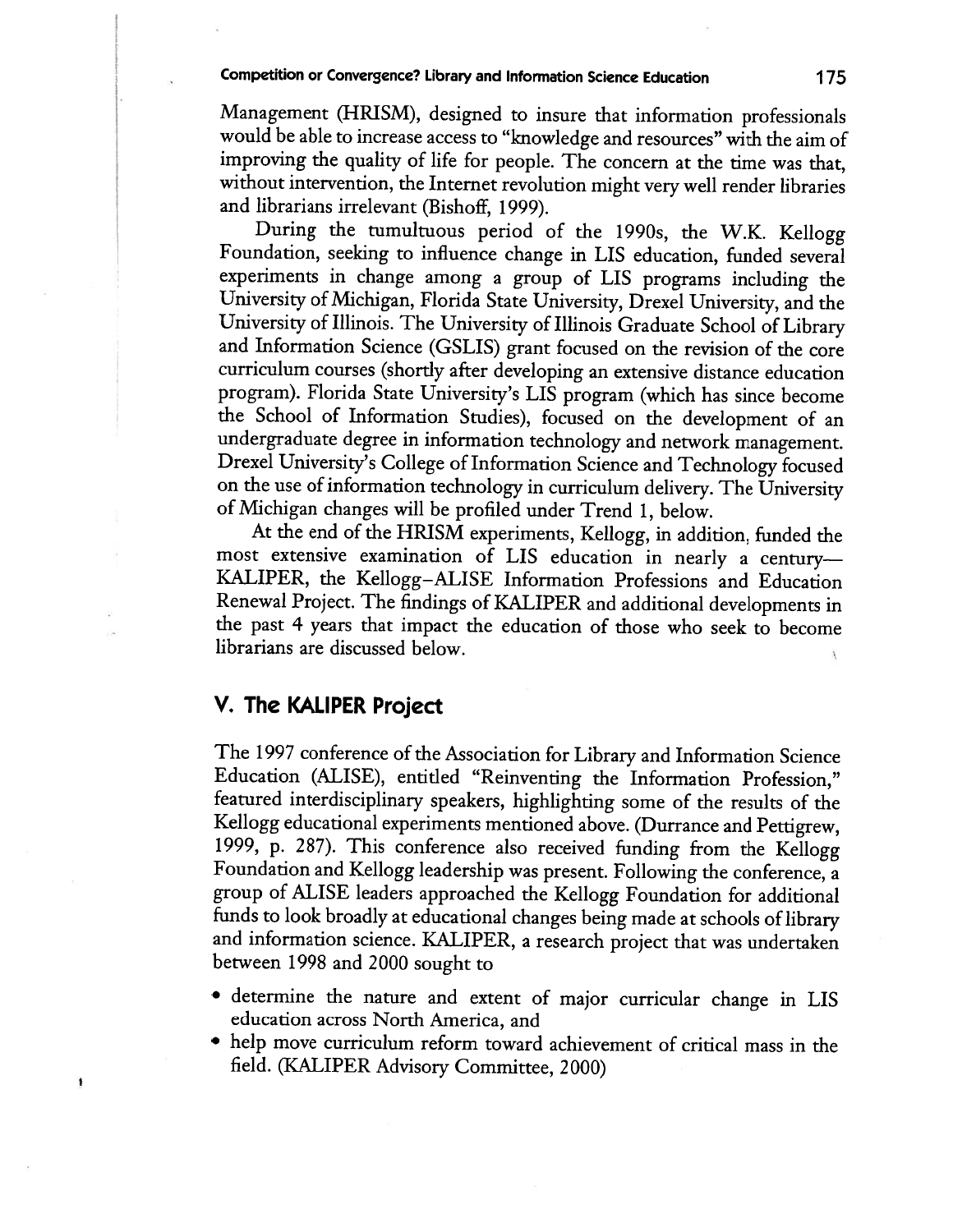The study itself was <sup>a</sup> comprehensive examination of LIS curriculum conducted by <sup>a</sup> team of 20 scholars. The original aim of KALIPER was to review approximately one quarter of North American LIS programs. However, the interest in educational change was so grea<sup>t</sup> that KALIPER scholars, instead, examined nearly half the North American LIS programs looking for evidence of change in LIS education.

The KALIPER Project included: guidance by <sup>a</sup> Blue Ribbon Committee offield leaders; competitive selection ofscholar researchers; an iterative study design incorporating multiple data collection methods starting with <sup>a</sup> dean survey to which 84% of all programs responded; case studies of the four Kellogg-funded programs; examination of <sup>a</sup> broad group of LIS/IS programs and comparison across schools; and analysis of statistics provided by KALIPER schools. It used <sup>a</sup> qualitative approach to analysis of programs using <sup>a</sup> variety of data collection methods including examination of program web sites, self-study reports, ALISE statistical reports, syllabi and readings for core courses, and selected interviews. The project, in addition, fostered exchange of data by scholars (Durrance and Pettigrew, 1999; Pettigrew and Durrance, 2000; Cox et al., 2001).

The KALIPER Report, the most important study of LIS education since the Williamson Report (1923), was issued in 2000 and its Executive Summary was widely distributed both in paper copy and on the Internet. Reports on the project were given at major associations such as ALISE, American Society for Information Science and Technology (ASIST), the International Federation of Library Associations (IFLA), and various national and international conferences. A number of articles presented the KALIPER findings; two appeared in the Bowker Annual Library and Book Trade Almanac (Durrance and Pettigrew, 1999; Pettigrew and Durrance, 2000). ALISE devoted an entire issue of the Journal of Library and Information Science Education (Summer, 2001), and articles on the study have appeared in major library journals and on the Internet (Pettigrew and Durrance, 2001). Unlike the Williamson Report which found early library education in disarray, KALIPER found active movements toward change in the education of information professionals for libraries and other information environments.

Now, less than 4 years since the completion of KALIPER, it is clear that the trends first presented in 2000 have become even more pronounced. At the same time there has been growth in the formation of information programs arising outside of LIS. This section of the paper will examine the changes in US programs identified by KALIPER and highlight additional changes in the pas<sup>t</sup> 3 or <sup>4</sup> years, while the final section of the paper will examine and discuss rivals for the domain that has been claimed by LIS for many decades.

١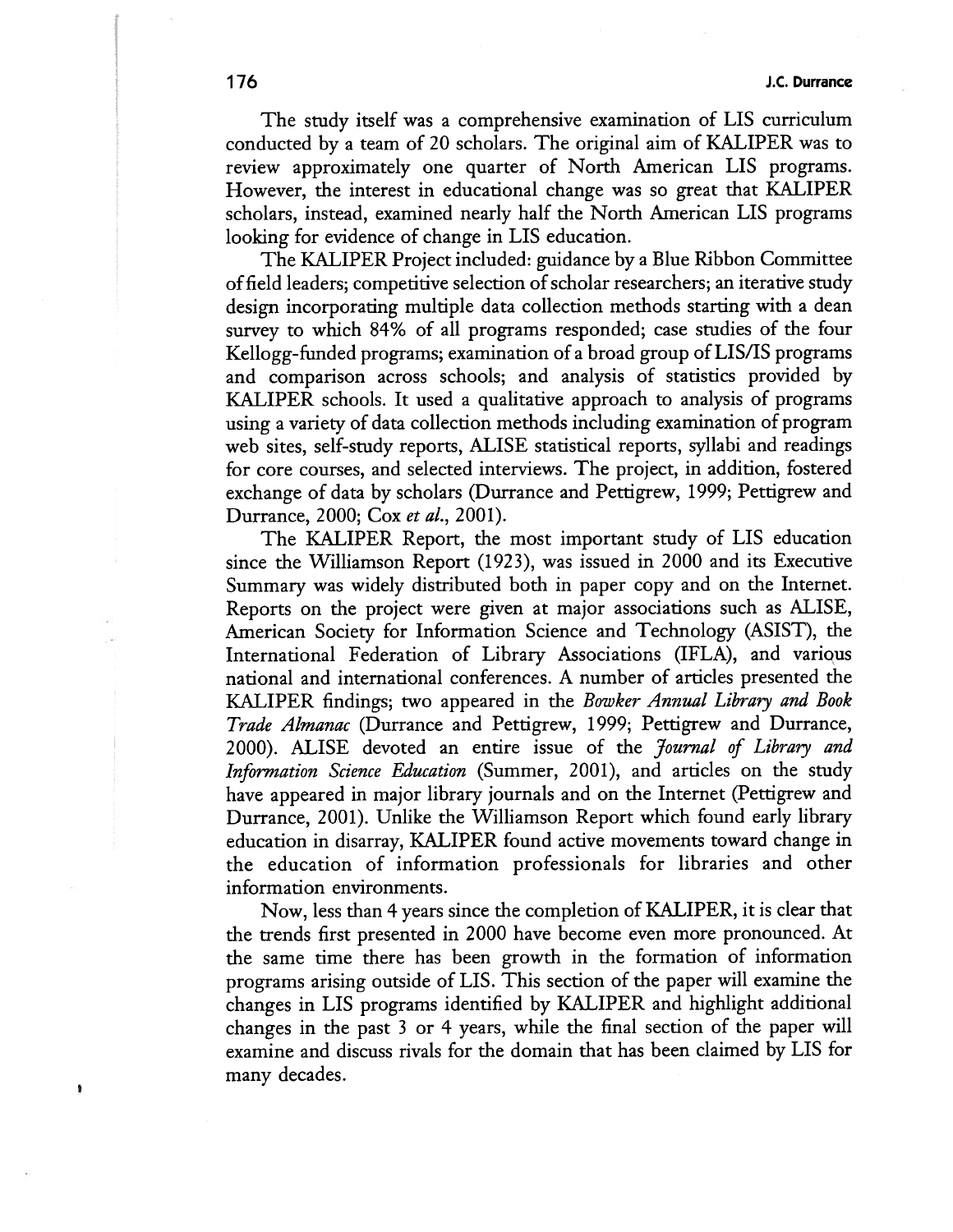#### VI. KALIPER-Identified Trends and Their Current Manifestation

### A. TREND #1: In Addition to Libraries as Institutions and Library-Specific Operations, Library and Information Science Curricula Are Addressing Broad-Based Information Environments and Information Problems

KALIPER scholars learned that by the end of the 20th century, US education had begun the change from <sup>a</sup> library-focused Ptolemaic model to an information-focused Copernican paradigm. Even before the Internet, <sup>a</sup> group of US programs reflected <sup>a</sup> rapid adoption of an information focus. KALIPER scholars found that faculty were very much aware that information professionals need to develop <sup>a</sup> "big <sup>p</sup>icture" view of the information world. Curricula included courses framed toward broad information environments. KALIPER scholars found that schools were marketing both to <sup>a</sup> diverse student body and <sup>a</sup> diverse set of employers without, in the process, eliminating libraries as job targets for their graduates.

KALIPER teams found that LIS schools proclaim their domain as covering cognitive and social aspects of how information and information systems are created, organized, managed, priced, disseminated, filtered, routed, retrieved, accessed, used, and evaluated. How people get and use information has an increasingly prominent role in the curriculum with courses on user-centered design of information retrieval systems, information search strategy, and information-seeking behavior. LIS programs are incorporating approaches that deal with <sup>a</sup> variety of new problems into the curriculum including those associated with traditional content with an eye to increasing access to users. Courses look broadly at information access questions, redefining collections to better incorporate the virtual, and recognizing the blurring of institutional boundaries.

#### B. A Post-KALIPER Look at Trend 1: A Move to Information Programs

In the intervening <sup>4</sup> years since the KALIPER report, various US programs have moved even more rapidly toward more effectively addressing broadbased information environments and information problems in their programs. <sup>A</sup> quick look back at previous decades puts this move into perspective.

Thirty years ago, light years in the rapidly changing cyber world, Syracuse University, under the leadership of Robert Taylor, became the first "information school," by not only including information in the name of the program, but by also becoming the first school to drop the designation "library" entirely from its name, well over two decades before the Internet crisis of the 1990s. Indeed, Syracuse's website and other promotional

 $\bullet$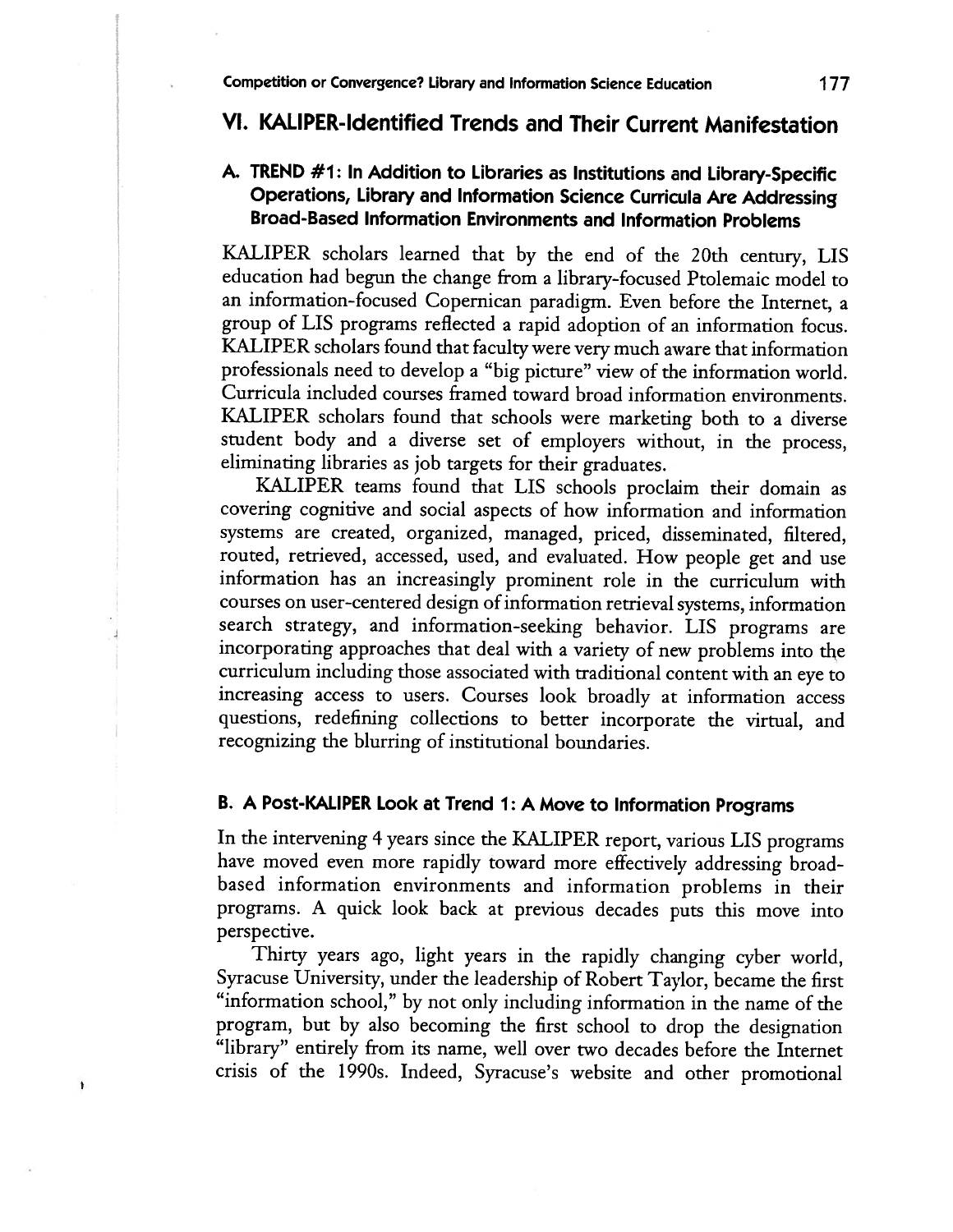materials proclaim it to be "The ORIGINAL Information School." Other library school programs began to incorporate "information" into their names <sup>25</sup> years ago, achieving <sup>a</sup> near total shift from "library"-only focused names to "library and information" (or "information and library") designations by the end of the 1980s.

It was not until the pas<sup>t</sup> decade, however, that programs began to drop "library" from their names in large numbers. By the mid-1990s only <sup>a</sup> handful of programs had eliminated library from their names. These actions were at least partially responsible for the American Library Association's First Congress on Professional Education (1999) (Kniffel, 1999). The move to eliminate the "L" word has continued at an accelerated pace. By early 2004 nearly one-third of accredited LIS programs (16 of 52) have chosen to remove "library" from their official names—and the trend continues. These actions have caused much concern among librarians that in removing "library" from their names, programs had, in the process, eliminated the institution from the curriculum. Sutton suggests that the "focus of study has shifted from the institution to the processes that underlie information creation, storage, transfer and use" and, in the process, education has been strengthened (Sutton, 1995).

While decades in coming, this trend signifies that educational programs have taken <sup>a</sup> turn in the road that has, indeed, resulted in <sup>a</sup> distancing from its origins—the need to educate professionals for libraries. At the same time this trend strengthens the education of information professionals, whose numbers include librarians, by focusing more broadly on information problems and environments (such as the Internet). In less than 10 years <sup>a</sup> group of "schools of information" or "I-schools" have emerged from schools formerly called schools of library and information science. These include, in addition to Syracuse, schools at the University of Michigan, the University of Washington, Florida State University, the University of California, Berkeley, the University of California, Los Angeles, and the University of Texas, Austin. The new programs are experimental, and while sharing <sup>a</sup> number of similarities no two are alike. Only time and the evolutionary process will reveal the most successful experiments. One such experiment at the University of Michigan is described below.

The University of Michigan School of Information and Library Studies (SILS) had <sup>a</sup> highly regarded MLIS program in the early 1990s. Incoming dean, Daniel E. Atkins, led the faculty in the submission of <sup>a</sup> proposal to Kellogg (Educating Human Resources, 1996). The gran<sup>t</sup> proposal identified the strong need to create radical changes in education for information professionals; it identified both strengths and weaknesses in the intellectual constructs of several disparate fields, including LIS, computer science-engineering, and managemen<sup>t</sup> information systems. It then proposed

y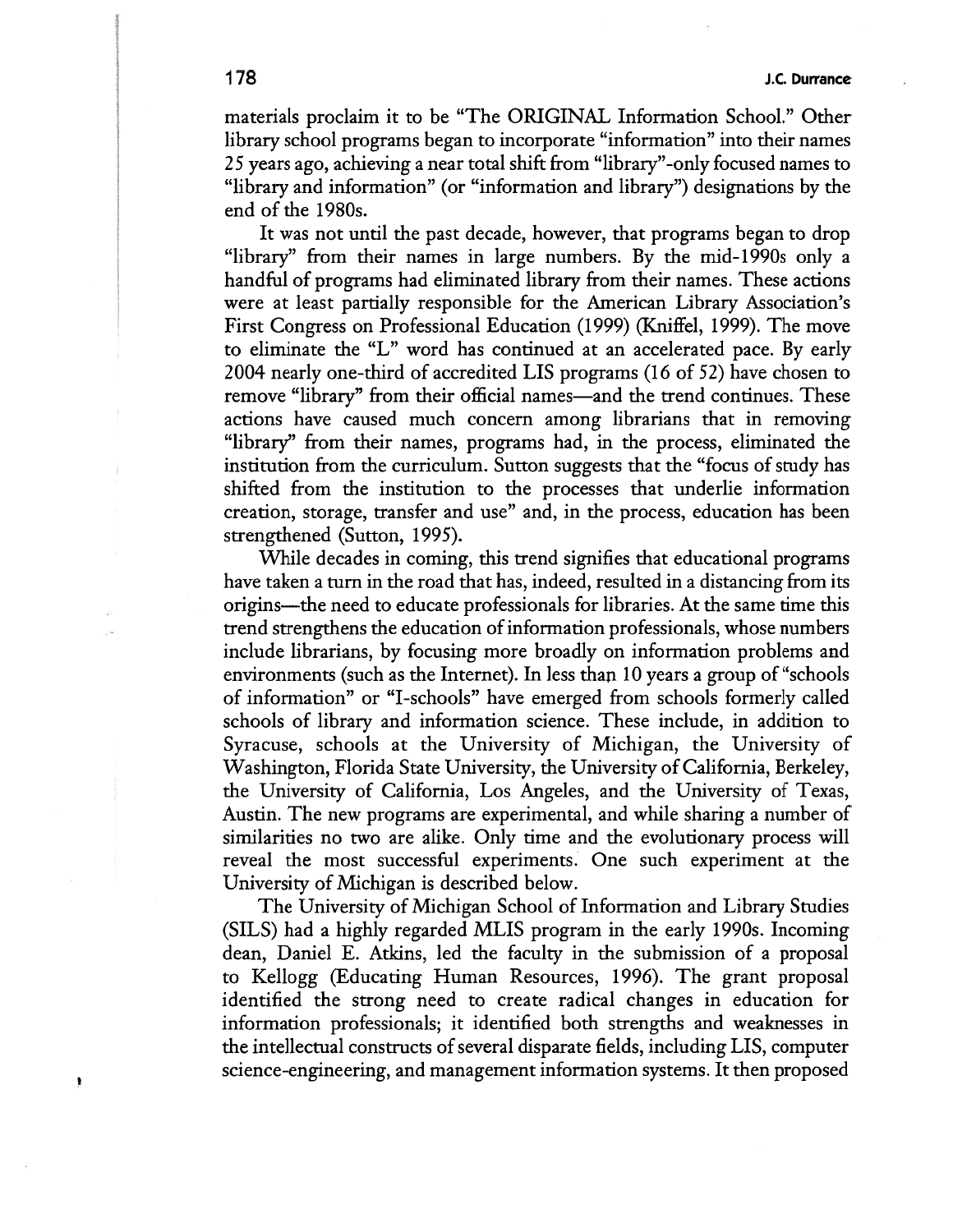<sup>a</sup> model for information education that would mobilize the strengths of multiple disciplines.

Kellogg, understanding that US programs, including Michigan, had been under-funded, provided <sup>a</sup> major infusion of funds. The University of Michigan, as well, made substantial financial investments in the School of Information between 1992 and present. This enabled the School to assemble <sup>a</sup> core of interdisciplinary faculty and begin the difficult process of developing <sup>a</sup> curricular-scaffolding nexus that spanne<sup>d</sup> several disciplines before it was necessary to show large enrollment increases. In this way, the School was able to create the instructional vision first and then attract students to it, rather than the more common, but less effective practice, of trying to coevolve <sup>a</sup> pedagogical vision and rapid student growth. These funds also enabled the development of <sup>a</sup> substantial information technology infrastructure as well as the creation of infrastructure in the areas of student services, instructional computing, and teaching innovations that would have been impossible otherwise.

The School of Information, re-chartered by the University of Michigan Regents in 1996, was conceived as <sup>a</sup> non-departmentalized enterprise focused on an integrated learning model with multidisciplinary foundations, symbolized by Borromean rings focusing on the three basic domains of interest to SI, and their interlocked nature. In the rendition below they are flattened and resemble <sup>a</sup> Venn diagram, emphasizing both their separate parts and their binary and tertiary interactions (Fig. 1).

The multi-disciplinary SI faculty are united by several shared beliefs. One is belief in an increasing need for *information professionals*, skilled



Fig. 1 Borromean rings representing people-information-technology.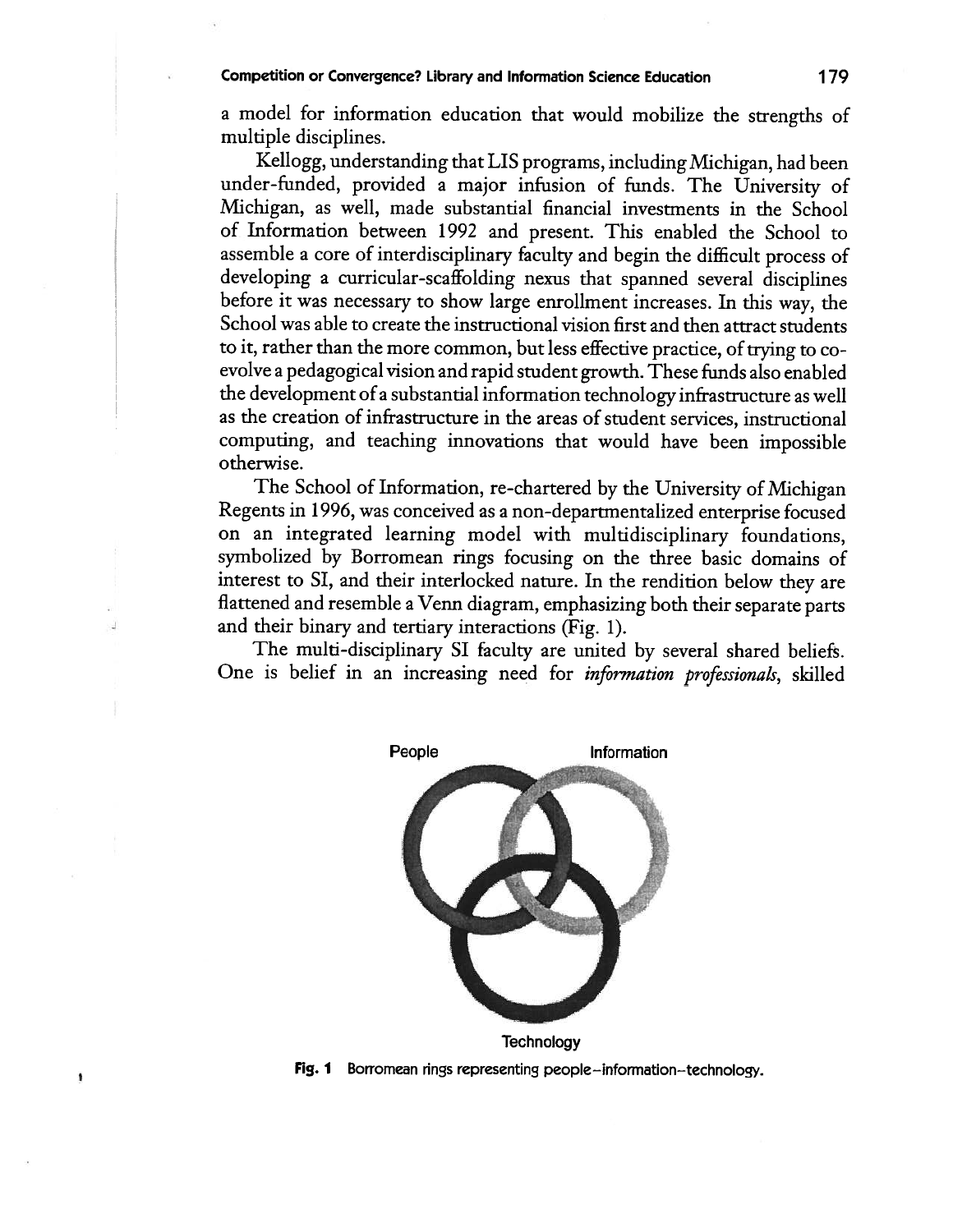practitioners who understand the complexities of the information realm who can help individuals and organizations deal with those complexities in reaching their objectives. This is not surprising, given that this professional bias was embodied in the SILS faculty and in the fields from which new faculty came: management, public policy, engineering, computer science, etc.

SI's vision is that of <sup>a</sup> heterogeneous and multi-disciplinary faculty tied together by shared interests and <sup>a</sup> common commitment to professional education and research focused on information. The result has been <sup>a</sup> rich portfolio of research and instructional capacities that spans disciplines and breaks new ground. The integrated vision provides the master narrative of the School, but it is embodied through practical specializations in Library and Information Science (US), Human—Computer Interaction (HCI), Archives and Records Management (ARM), and Information Economics, Manage ment and Policy (IEMP). These serve as formal specializations within the integrated Masters of Science in Information (MSI) degree program, and they help organize activity within the School and establish identifiable linkages to professional communities outside the School. They have become strong mobilizing forces without eroding or threatening an integrated vision.

The framework of specializations at information schools like the UM School of Information bears watching. For example, the 25 or so other ARM programs in North America are embedded as sub-specializations in US programs or history departments. SI is the first school to offer graduate education in ARM that is on par with other specializations. The larger ARM community is watching this development with interest. The younger field of HCI, in contrast, has wandered from one possible institutional home to another, finding difficulty in establishing legitimacy in programs such as engineering, computer science, management, or psychology. The HCI community has watched the evolution of HCI in SI, and <sup>a</sup> number of strong HCI groups have begun to emerge in <sup>a</sup> group of newly formed information schools evolving along the lines of the SI model.

Changing the pedagogical thrust of education in the information professions requires simultaneous change in the larger institutional realm of the professions. This lesson was learned quickly upon the launch of the MSI program in 1996. The American Library Association's Committee on Accreditation had scheduled the re-accreditation review for the MILS for 1997. The relatively simple solution of seeking accreditation only for the library specialization within the MSI degree was antithetical to the whole idea behind the new degree. The School worked with ALA on an innovative scheme to accredit the entire MSI degree, thereby broadening the scope ofwhat might constitute professional training in librarianship and enabling students with much broader training to take positions that required <sup>a</sup> graduate degree from an ALA-accredited program. Five-year accreditation for the entire MSI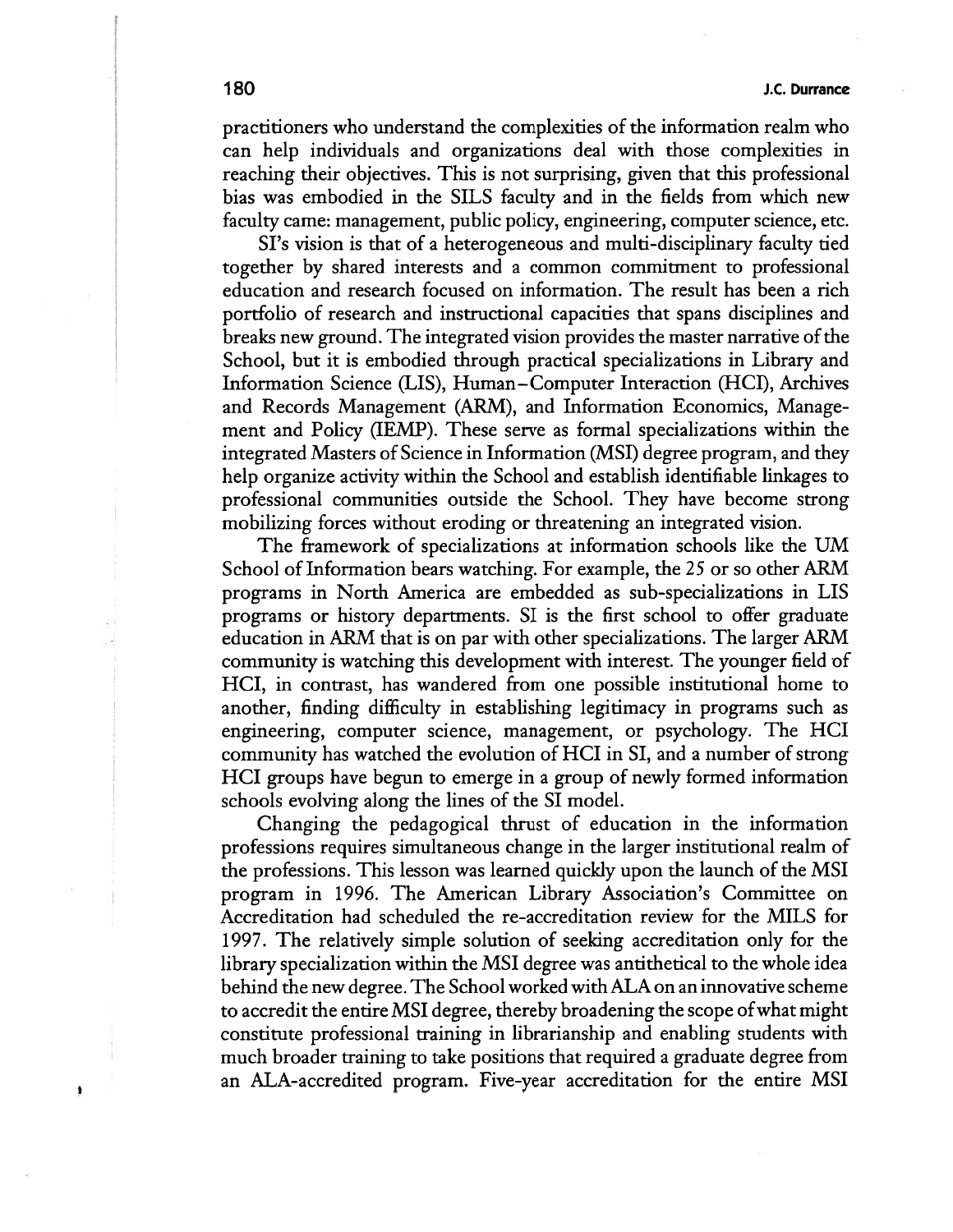#### Competition or Convergence? Library and Information Science Education 181

program was granted by ALA in 1998. This action sparked controversy among traditionalists within the profession. In the end, however, the innovation prevailed: in 2002—2003 the ALA reaccredited the MSI for <sup>a</sup> full <sup>7</sup> years, specifically noting SI's leadership in broadening the field of library education.<sup>1</sup>

#### C. A Post-KALIPER Look at Trend #2: While LIS Curricula Incorporate Perspectives from Other Disciplines, <sup>a</sup> Distinct Core Has Taken Shape that Is Predominantly User-Centered

Trend <sup>2</sup> addresses two important and related areas; it encompasses both increased user-centeredness and increased interdisciplinarity (often bringing different disciplinary views of the user). The missions of most LIS programs as well as the emerging Information Schools show these academic programs to be user-centric. The University of Michigan's School of Information's core mission, for example, is based on an integrated approac<sup>h</sup> to the study, design, and managemen<sup>t</sup> of information systems, in particular "bringing people, information, and technology together in more valuable ways" [Mission Statement].

There has been an infusion of multidisciplinary perspectives into LIS curricula as US faculty have broadened their focus beyond libraries, as faculty from multiple disciplines are hired, and as faculty conduct research with colleagues who have degrees from other fields. These perspectives emerge as well when schools offer joint programs and courses or team-teach with faculty from other departments. Faculty in increasing numbers of US programs are growing increasingly multidisciplinary with new hires and through additional joint appointments.

Information-focused programs focus on individuals, groups or societies. While employing <sup>a</sup> user-centered perspective has been <sup>a</sup> hallmark of some schools' curricula for <sup>a</sup> long time, there is little doubt that "user-centeredness" has infused or pervaded most of the research and teaching in LIS. Extensive conceptual and empirical research focusing on information seeking and use, as well as user interaction with information systems, has made strong contributions to the knowledge base and, as <sup>a</sup> result, to curriculum (Kuhlthau, 2004; Pettigrew et al., 2001). An increasing number of core courses or course components address information seeking. In revisions of core courses, the incorporation of instruction in information seeking could be seen in varying degrees of granularity ranging from the cognitive issues of personal information seeking and use to the broad-based role ofinformation in practice and discourse communities. For example, increasingly schools have added

<sup>1</sup>This brief description of the University of Michigan School of Information has been adapted from the strategic assessment document prepare<sup>d</sup> by the School in December 2003.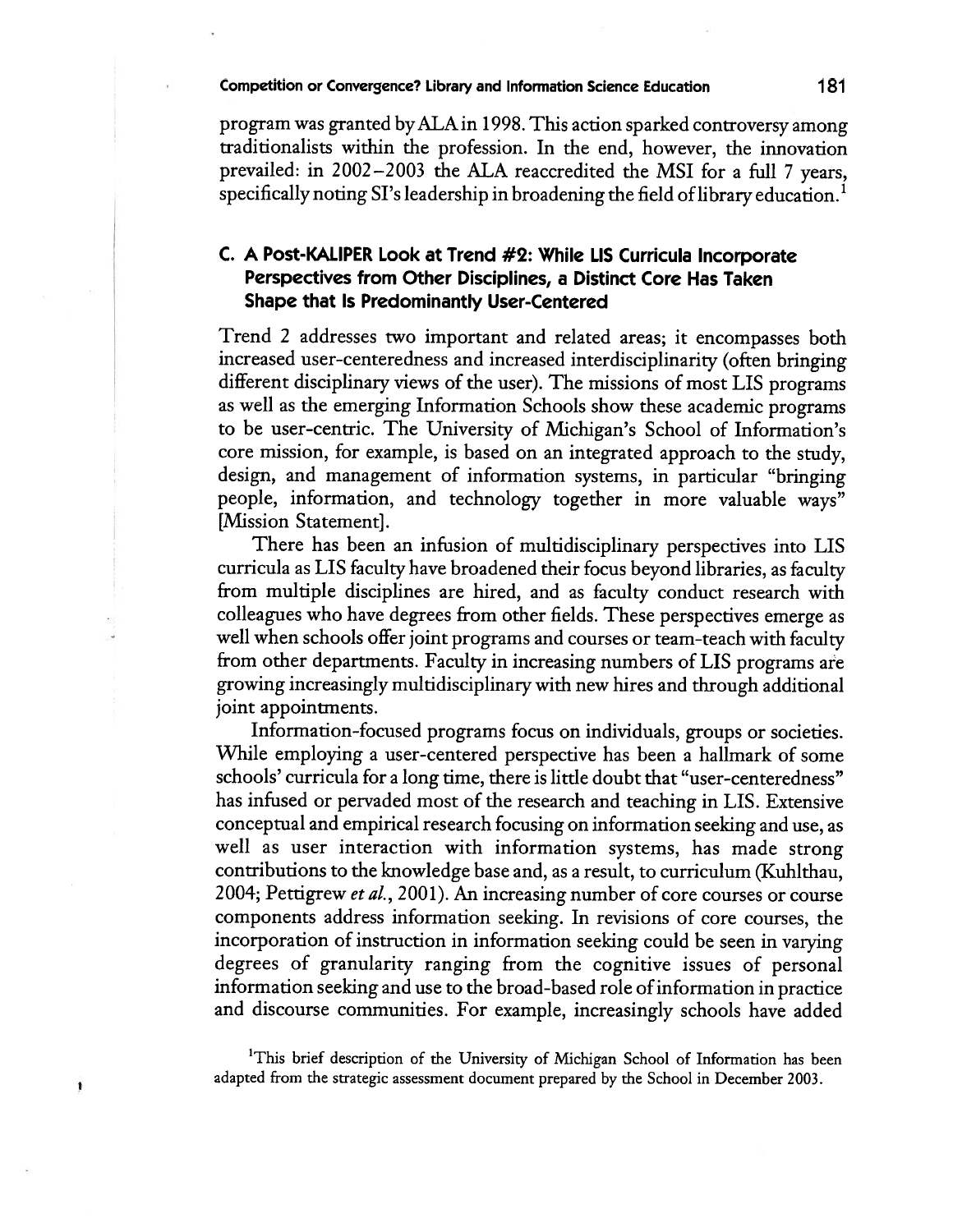faculty whose interests focus on HCI which focuses on designing, developing, and evaluating technologies that fit the capabilities of the user, the work to be done, and the surrounding work practices and organizational context.

#### D. A Post-KALIPER Look at Trends 1 and 2: Expanded Interdisciplinary Research Focusing Broadly on Information Problems and Environments; the Development of <sup>a</sup> Golden Age in Scholarship

'While KALIPER addressed <sup>a</sup> variety of curricular and suppor<sup>t</sup> questions, it did not directly address research. The information revolution provided the opportunity to broaden scholarship. Although this influence was seen and reported at the time of the KALIPER report, it has expanded, in part because of an increasing number of new hires from fields that also focus on aspects of the changing information landscape and in par<sup>t</sup> because the changed information environment has provided US researchers with the opportunity to apply their research approaches to broader information problems and environments.

Moreover, the move from <sup>a</sup> library-centered paradigm to an infor mation-centered paradigm and the increased interdisciplinarity both of the new information schools and US programs has resulted in an increased ability to identify frameworks that explain the types of research conducted by LIS faculty. Figure 2, "Broad Groupings of US/IS Research" is based on an examination of program websites that feature faculty research as well as <sup>a</sup> general examination of US/IS research in such texts as Rubin's (2000) Foundations of Library and Information Science. Figure 2 groups this research into five broad categories—information technologies, content, information systems, human information behavior, and cross-cutting categories. It reveals the breadth of contemporary research interests across <sup>a</sup> wide range of information environments and information problems. Figure 2 shows that LIS researchers look broadly at problems associated with increasing access to information; it does not sugges<sup>t</sup> that researchers ignore libraries; rather it suggests the variety of topics that inform LIS education—and thus librarians.

UCLA faculty member Marcia Bates recently noted the broad applicability of LIS/IS research. Writing both for LIS audiences and more broadly, Bates charges that while building the Internet,

hundreds of millions of dollars have been invested to re-invent the wheel—often badly. Everybody understands and takes for granted that there is an expertise needed for the application and use of technology. Unfortunately, many Web entrepreneurs fail to recognize that there is <sup>a</sup> parallel expertise needed about information—collecting it, organizing it, embedding it successfully in information systems, presenting it intelligently in interfaces, and providing search capabilities that effectively exploit the statistical characteristics of information and human information seeking behavior. (1999)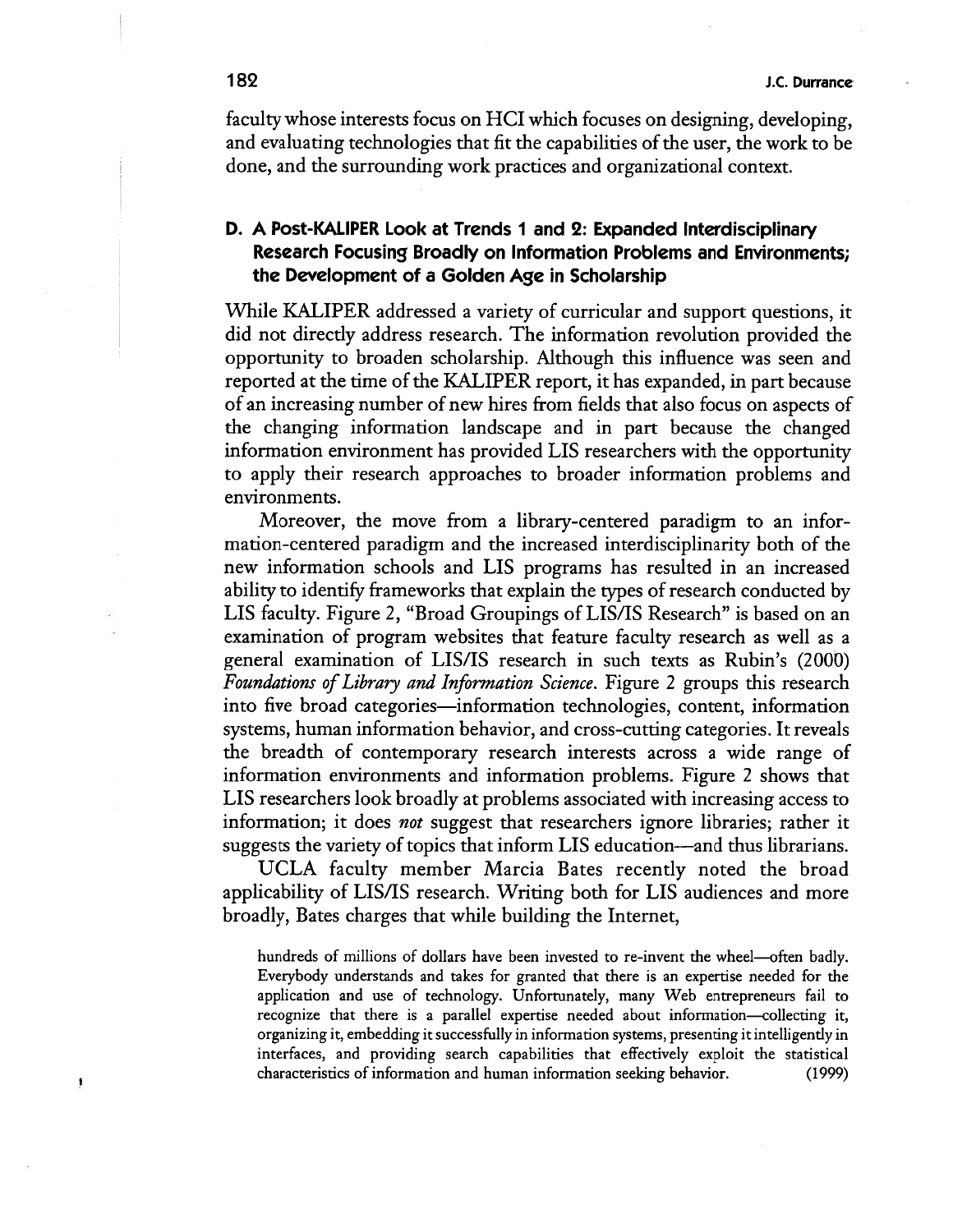#### Competition or Convergence? Library and Information Science Education 183

| Information<br><b>Technologies</b> | Information/<br>Knowledge<br>(Content) | <b>Information</b><br><b>Systems</b> | <b>Human</b><br><b>Information</b><br><b>Behavior</b> | <b>Cross-Cutting</b><br><b>Areas</b> |
|------------------------------------|----------------------------------------|--------------------------------------|-------------------------------------------------------|--------------------------------------|
| Technology                         | Defining the                           | Information                          | Information                                           | Information                          |
| capabilities and                   | nature of                              | storage and                          | needs                                                 | <b>Environments</b>                  |
| limitations                        | information                            | retrieval                            | information                                           |                                      |
|                                    | and its value                          |                                      | seeking and                                           | <b>Historical</b>                    |
| Historical                         |                                        | Computerized                         | search processes                                      | aspects                              |
| aspects                            | Life-cycle of<br>information           | information                          |                                                       |                                      |
| (including<br>various              |                                        | systems                              | Characteristics of<br>information                     | Management                           |
| information                        |                                        | User-centered                        |                                                       | approaches<br>and concerns           |
| technology                         | Publishing                             | design of                            | users                                                 |                                      |
| innovations)                       | (including<br>electronic)              | information                          | Information use                                       | Evaluation                           |
|                                    |                                        | systems                              | and uses                                              | approaches                           |
| Issues; legal                      | Physical and                           |                                      |                                                       | and issues                           |
| questions                          | virtual                                | Approaches to                        | Human                                                 |                                      |
|                                    | collections                            | organization of                      | information                                           | Information                          |
| Impacts of IT                      |                                        | knowledge/                           | interaction                                           | policy                               |
|                                    | Economics of                           | information                          |                                                       |                                      |
| Identifying and                    | information                            |                                      | Information                                           | <b>Methods</b>                       |
| selecting                          |                                        | Increasing system                    | literacy                                              |                                      |
| information                        | Costing and                            | capabilities                         |                                                       |                                      |
| technologies                       | pricing of                             |                                      | Impacts                                               |                                      |
|                                    | information                            | Search retrieval                     | (outcomes) of                                         |                                      |
| Human factors                      | and                                    | models                               | information use                                       |                                      |
| in technology                      | information                            |                                      |                                                       |                                      |
|                                    | services                               | Database and file                    | <b>Effects of</b>                                     |                                      |
| Specific                           |                                        | structure                            | information on                                        |                                      |
| information                        | Value-added                            |                                      | decision-making                                       |                                      |
| technologies                       | functions                              | Computer-human<br>interfaces         |                                                       |                                      |
| such as the<br>internet and web    |                                        |                                      | Communication                                         |                                      |
| technologies                       | <b>Bibliometrics:</b>                  | Expert systems &                     | and professional<br>practice                          |                                      |
|                                    | webmetrics                             | intelligent agents                   | designed to                                           |                                      |
| Cyber-                             |                                        |                                      | increase                                              |                                      |
| infrastructure                     |                                        | Studies of use of                    | access                                                |                                      |
|                                    |                                        | the system or                        | to information                                        |                                      |
|                                    |                                        | information                          | (including                                            |                                      |
|                                    |                                        | resources                            | service                                               |                                      |
|                                    |                                        |                                      | development)                                          |                                      |
|                                    |                                        |                                      |                                                       |                                      |

Fig. 2 Broad groupings of LIS/IS research. This figure is influenced both by examination of individual research profiles of US faculty on School websites and Chapter <sup>2</sup> of Richard Rubin. Foundations of Library and Information Science, NY: Neal-Schuman, <sup>2000</sup> (especially pp. 23—53).

Bates points out that while librarians have "created multi-million-item online public access library catalogs, when online access was <sup>a</sup> brand-new concept, and had developed <sup>a</sup> tremendous amount of expertise about how to handle large, messy databases of textual information.. .it has been almost an article of faith in the Internet culture that librarians have nothing to contribute to this new age" (Bates, 1999).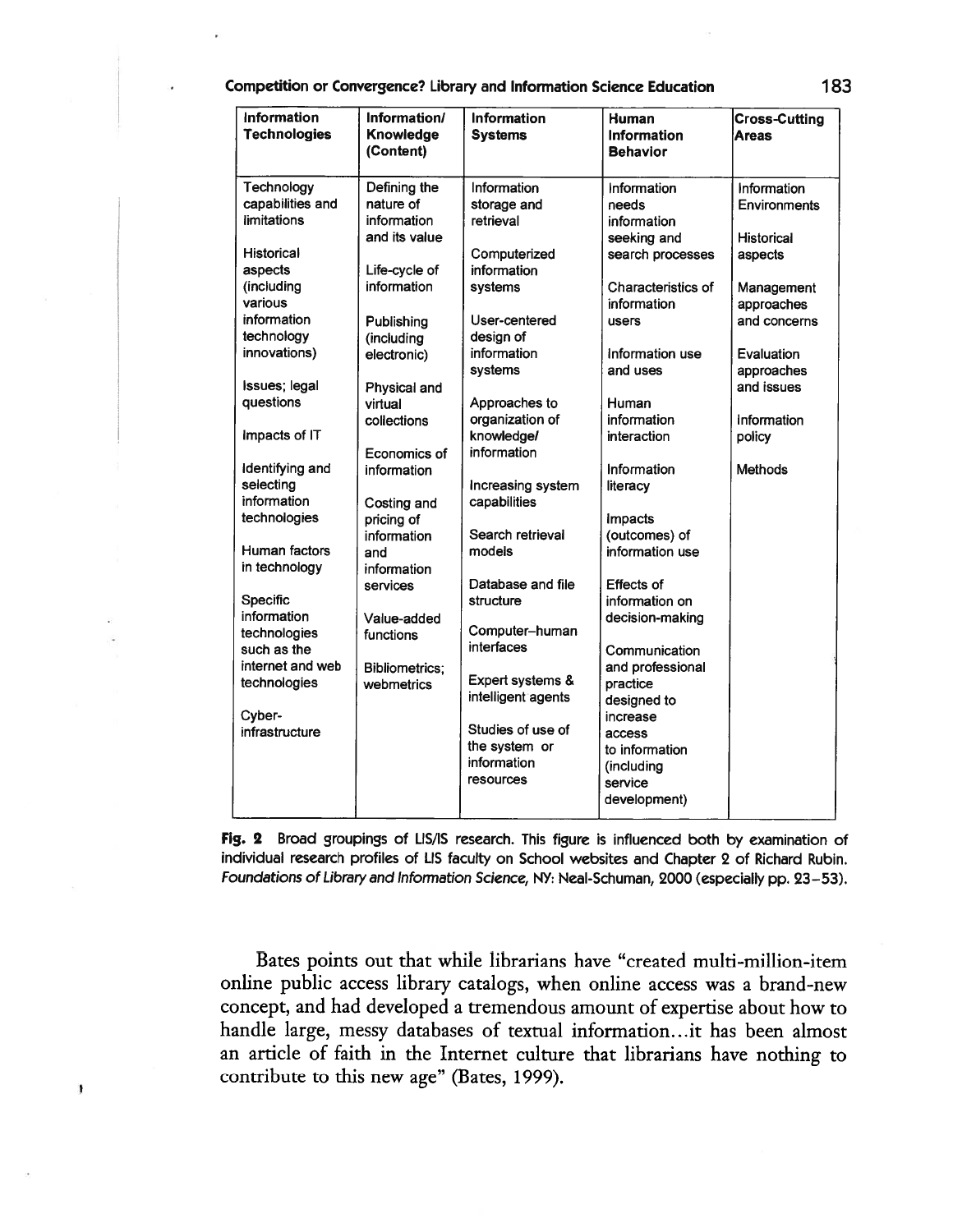Bates posits that much of the expertise of information science is invisible and, as <sup>a</sup> result, people outside the field, including researchers from other domains, fail to recognize the contributions of this meta-field whose domain "is the universe of recorded information that is selected and retained for later access" as such "cuts across, or is orthogonal to, the conventional academic disciplines. (1999, pp. 1044, 1046)" Bates argues that because much "information work" is unseen, it is thus undervalued in the information environment characterized by the Internet. She adds that as "the society at large is discovering information and the problems of information description and organization" but failing to recognize the expertise required to describe and organize knowledge (1999).

#### E. An Emerging Golden Age of Broadly-Framed Monographs

The field's more broadly-focused research as well as the increased ability of its researchers to articulate the domain of US, has resulted in what could be considered <sup>a</sup> golden age of monographs that serve to distill and integrate the knowledge base that has been amassed by LIS/IS faculty. The monographs identified below, all published within the pas<sup>t</sup> 4 years, are indicators of <sup>a</sup> golden age of scholarship, precipitated, at least in par<sup>t</sup> by the changes in the information landscape that have helped scholars more effectively articulate the core knowledge of the field.

Christine L. Borgman (2000), Professor and Presidential Chair at the UCLA Graduate School of Education and Information Studies, is the author of From Gutenberg to the Global Information Infrastructure: Access to Information in the Networked World. This book brilliantly examines the emerging global information infrastructure (Gil). Borgman presents <sup>a</sup> big picture view of changes associated with digital libraries and the Internet. She poses the construct of <sup>a</sup> "global digital library" as <sup>a</sup> framework for thinking about "access to information in an internationally distributed computer network." In the closing paragraphs of the book Borgman states,

Research on digital libraries and on access to information has moved from computer and information science into the physical and life sciences, the social sciences, and the humanities. Concurrently, research questions have expanded from technical concerns for information retrieval and content representation into social aspects of digital libraries and across all phases of the information life cycle. Scholars in the disciplines are working with computer and information scientists to construct and study digital libraries tailored to their information needs and practices. Researchers are partnering with information professionals such as librarians, archivists, curators, and records managers to address pragmatic technical issues, managemen<sup>t</sup> questions, and preservation and policy concerns.

Geoffrey C. Bowker and Susan Leigh Star (2000) who were for several years on the faculty at the University of Illinois GSLIS, have written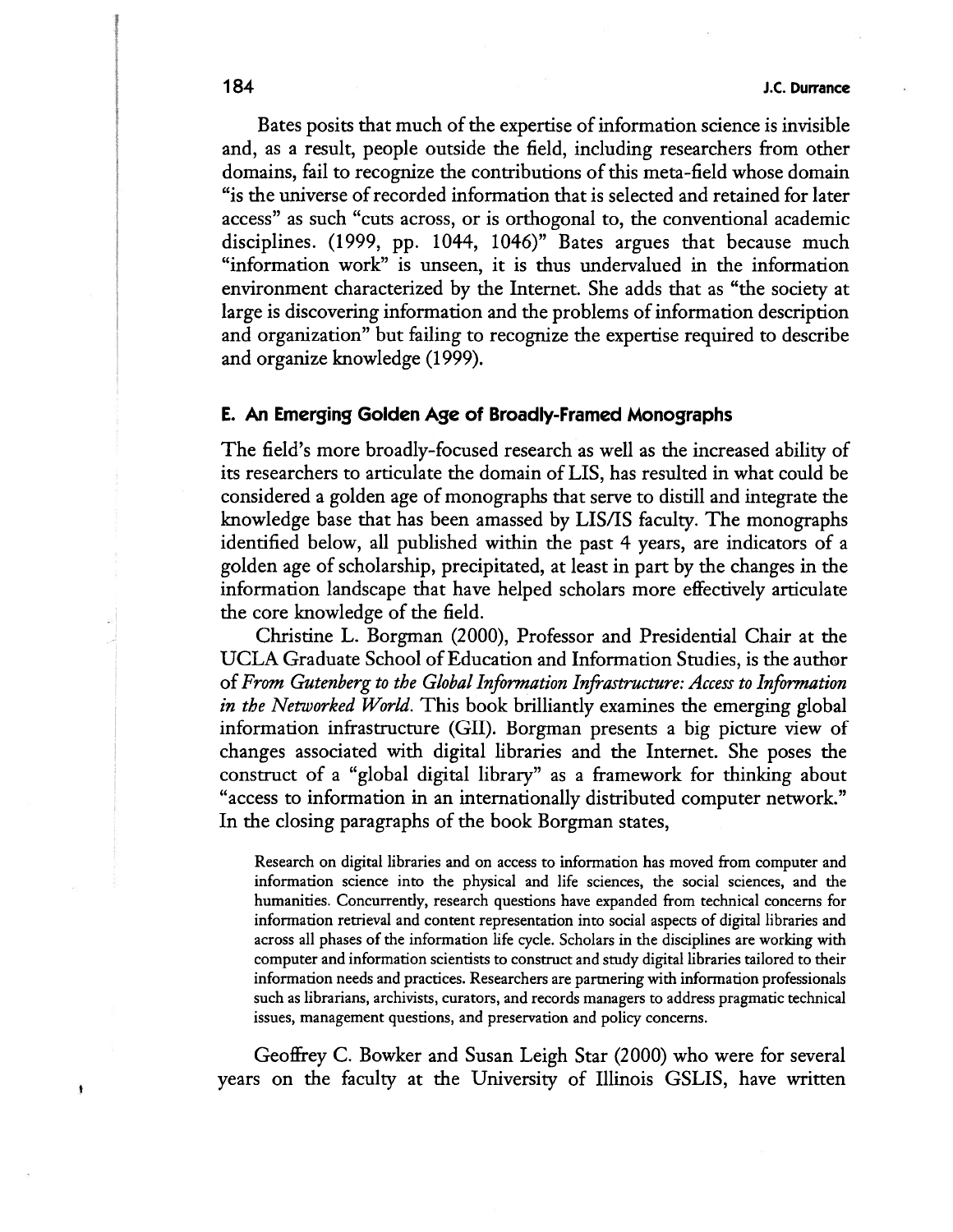an excellent monograph on the meaning and uses of classification. A reviewer of the book, Sorting Things Out: Classification and its Consequences asks:

Is this book sociology, anthropology, or taxonomy? Sorting Things Out, by communications theorists Geoffrey C. Bowker and Susan Leigh Star, covers <sup>a</sup> lot of conceptual ground in its effort to sort out exactly how and why we classify and categorize the things and concepts we encounter day to day. But the analysis doesn't stop there; the authors go on to explore what happens to our thinking as <sup>a</sup> result of our classifications. With grea<sup>t</sup> insight and precise academic language, they pick apar<sup>t</sup> our information systems and language structures that lie deeper than the everyday categories we use. The authors focus first on the International Classification of Diseases (lCD), <sup>a</sup> widely used scheme used by health professionals worldwide, but also look at other health information systems, racial classifications used by South Africa during apartheid, and more. (Lightner, 2000)

Two LIS faculty members, Ann Peterson Bishop of the University of Illinois, GSLIS and Nancy Van House of the University of California, Berkeley, School of Information Management and Systems, have collabo rated with <sup>a</sup> Geographic Information System (GIS) researcher to edit an excellent monograph on approaches to evaluating digital libraries, Digital Library Use: Social Practices in Design and Evaluation (Bishop et al., 2003).

T.D. Wilson, commenting on this landmark book, notes,

It will be readily apparent that, at the present stage of development of digital libraries, a sociotechnical systems perspective ought to be productive of inter-disciplinary approaches to problems. And so it appears to be the case in this volume. The authors ofthe papers included here are from <sup>a</sup> variety of different disciplines... [including] names recognized in various aspects of computer science, communication studies, human/computer interaction studies, anthropology, librarianship and information science. In fact, when the digital library phenomenon is reviewed fifty years from now, it may be recognized that its key contribution will have been to lift library research out ofits self-defined 'ghetto' and into the wider world of scholarship. Wilson (2004)

The reviewer concludes that, "this volume ought to be made essential reading for any librarian, any library researcher and any academic in the field."

The long-awaited 2nd edition of Carol Collier Kuhlthau's groundbreak ing book, Seeking Meaning: A Process Approach to Library and Information Services, has just been issued (2004). This work in its earlier edition has made very strong contributions to shaping research in information behavior and bringing the field to maturity through her theoretical contributions. One of the major contributions of her empirical research is documentation of change in the holistic experience of people in the process of information seeking, incorporating the physical, cognitive and affective dimensions from the perspective of the user. At the time that it first appeared in the early 1 980s it was a radical departure from the source and point of access approach of much

١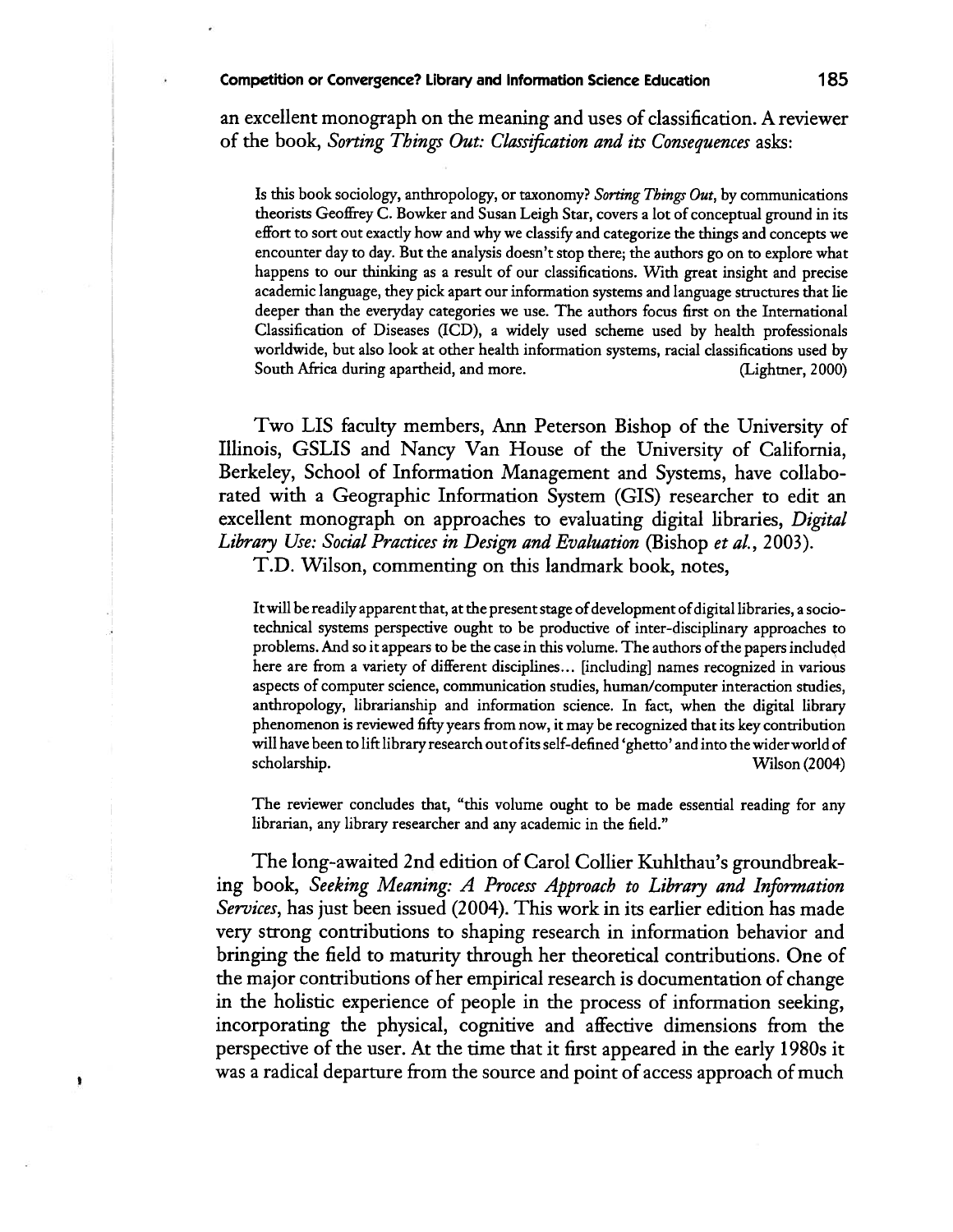of the research in the field. Kuhlthau's work is as widely admired by practitioners as it is by researchers and theoreticians.

The appearance of University of Kentucky School of Library and Information Science faculty member Case's (2002) Looking for Information: A Survey of Research on Information Seeking, Needs, and Behavior, reveals the maturity of scholarship associated with research on information behavior. Case's excellent examination of scholarship in this area was named the winner of the 2003 ASIST Best Information Science Book Award. Case reviews hundreds of studies of information-seeking behavior and examines the body of research on information seeking, including basic research on human communication behavior as found in the literature of psychology, anthro pology, sociology, and other disciplines. This book would not have been possible without the cumulative research of scores of researchers. Case's fine book can serve as an excellent introduction for practicing librarians to the growth of scholarship in this vital area.

The final book cited in this brief list of broadly framed monographs that are becoming US text books—and which should be required reading for all practicing librarians—is by Professor Richard L. Rubin, Director of the School of Library and Information Science at Kent State University— Foundations of Library and Information Science. NY: Neal-Schuman, 2000. Rubin's introduction to US seeks to bring together the full range of US research (2000). The quoted segments from <sup>a</sup> group of interviews, below, is taken from Amazon.com samples of the many reviews of this title.<sup>2</sup>

Journal of the American Society for Information Science

"Sound and thorough. Rubin's book will for now be the textbook for MLIS foundation courses"

Journal of Academic Librarianship

"[An] important addition to the library and information science (LIS) education literature" Library Quarterly

"Rubin helps presen<sup>t</sup> and future librarians understand the need to respec<sup>t</sup> the pas<sup>t</sup> but to prepare for the future"

This book, like Case's, would not have been possible without the growth of research and scholarship in LIS. It is evidence of the maturity of the field in this first decade of the 21st century.

The six titles included here are only <sup>a</sup> few of the rich array that have appeared within the pas<sup>t</sup> 4 years. They are reflections of an extraordinary period of UIS scholarship and knowledge growth; they place UIS properly as

<sup>2</sup> http://www.amazon.com/execJobidos/tg/detaill-/1 555704026/104-970412 5-827675 5?v <sup>=</sup> glance&vi <sup>=</sup> reviews, accessed April 24, 2004.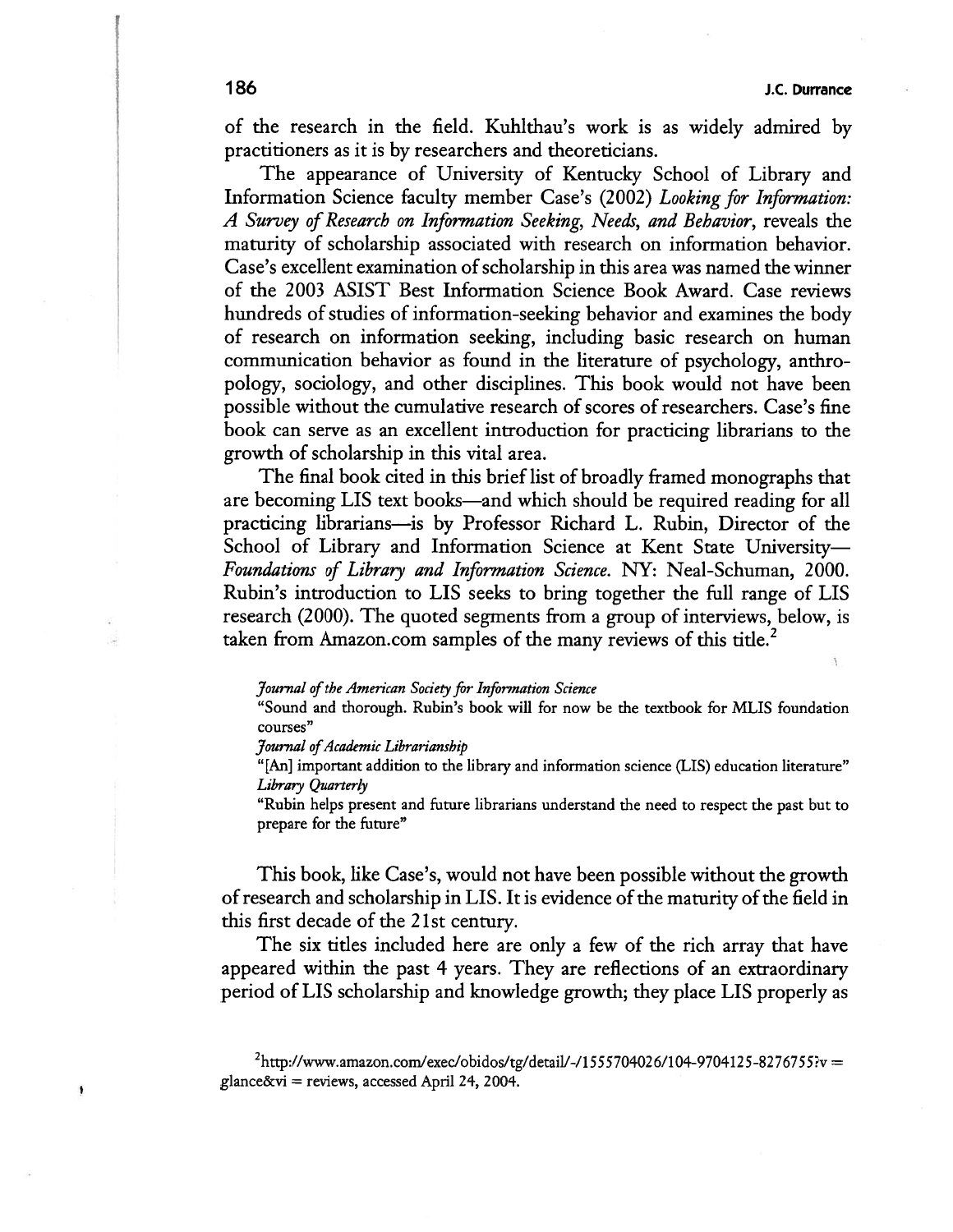Competition or Convergence? Library and Information Science Education 187

<sup>a</sup> key contributor to knowledge growth beyond what has been considered the domain of librarians. These titles show the value of examining <sup>p</sup>henomena from <sup>a</sup> broad vantage point.

The final set of trends identified by KALIPER, discussed below, are outgrowths of this broad view of the field.

#### F. Trend #3: LIS Programs Are Increasing the Investment and Infusion of Information Technology into Their Curricula

KALIPER noted that the increase in investment in information technology infrastructures and the infusion of information technology into the curricula should not be simply dismissed as <sup>a</sup> sign of the times. Something more meaningful is occurring that is having long-reaching effects. The intense focus on most anything digital is undoubtedly redefining LIS education as we add more core courses and electives to the curriculum, infuse existing courses with digital elements, and seek out more faculty who can teach in these areas. Information technology is attractive, it is fast becoming the <sup>g</sup>lue of our daily existence, and market forces and funders of education and research are willing to suppor<sup>t</sup> IT development and use. For these same reasons, the paren<sup>t</sup> institutions want programs that lead in teaching and research on the electronic frontier.

#### G. A Post-KALIPER Look at Trend 3: Leadership in Cyber-Infrastructure Growth

ï

Information technologies continue to explode requiring US programs to continue IT development and to hire faculty capable of incorporating both knowledge and skills into the curriculum. Some schools such as those who participated in the federally funded digital library initiatives are conducting research for cyber-infrastructure development, the comprehensive, advanced infrastructure based on information and communication technol ogy, including the Global Information Infrastructure and preparation for the next generation of information technologies. Faculty in US and information schools continue to make strong contributions to the knowl edge base in this area (Borgman, 2000). Professor Dan Atkins at the University of Michigan School of Information recently chaired the National Science Foundation's Blue Ribbon Panel on Cyber-Infrastructure that produced <sup>a</sup> major set of recommendations that are expected to have wideranging impact on the cyber-infrastructure of the United States (Revolu tionizing Science, 2003).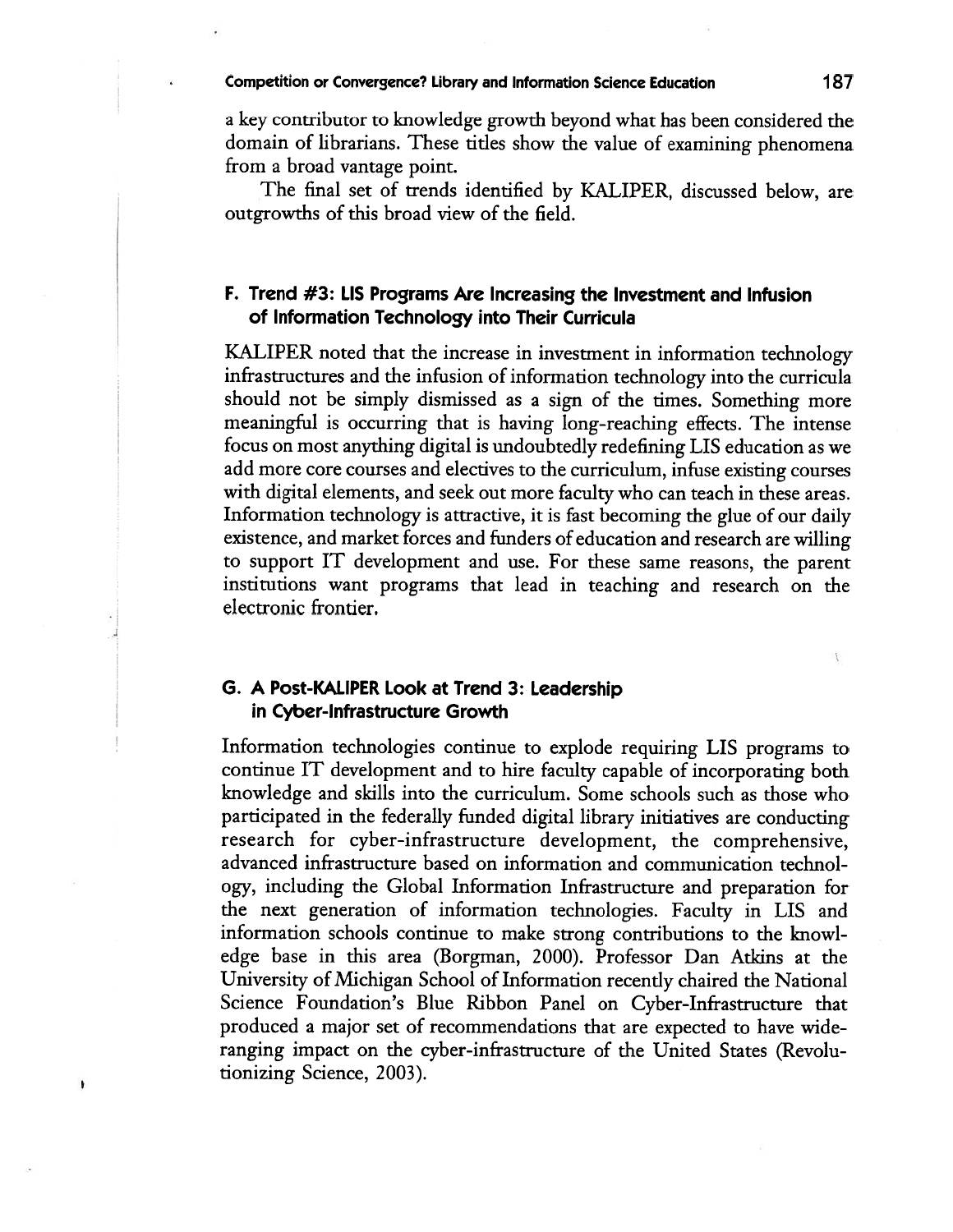#### H. Trend #4: LIS Schools and Programs Are Experimenting with the Structure of Specialization within the Curriculum

Schools involved with KALIPER indicated that they were "rethinking specializations" including offering more generic curricula, adding new specializations such as medical informatics, or developing joint degrees with other schools.

As par<sup>t</sup> of preparing students for specialization, some schools impose program entry and/or exit requirements, such as work experience in industry, or require their students to complete practical engagements or compile graduation portfolios that describe their field experiences during their programs. Other exit requirements include successfully completing internships or other practical engagemen<sup>t</sup> activities.

#### I. A Post-KALIPER Look at Trend 4: Experimenting with the Structure of Specialization

In <sup>a</sup> number of programs, with the exception of school library media specializations, there is less emphasis on type of library specializations. Promotional materials developed by LIS programs often indicate that students are provided <sup>a</sup> generalist education so that students will be prepared to work in <sup>a</sup> variety of environments. For example the University of Washington School of Information indicates that the "Master of Library and Information Science program is <sup>a</sup> 63-quarter-credit program which takes <sup>a</sup> generalist approach while still offering numerous opportunities for students to focus on particular areas of emphasis." (University of Washington)

A new set of specializations are beginning to replace the type of library specializations. Often these focus more on the needs of users. Emporia School of Library and Information Management, for example, indicates:

A professional program must be designed to meet the changing needs of the profession and of society in general. SLIM is constantly reviewing and, when necessary, restructuring its curriculum to meet these changing needs. The curriculum focuses on the varied needs of diverse users and on interpersonal interactions and communication as essential elements in the design and implementation ofinformation services. (Emporia)

Similarly the University of North Carolina—Chapel Hill Program Presentation indicates that possible specializations at the School of Infor mation and Library Science include: "human information behavior, database and information retrieval systems, networking and Internet technologies, and management of information systems." (University of North Carolina) Rather than limit the student to one environment, these new specializations provide students with knowledge and skills they can use in a variety of settings.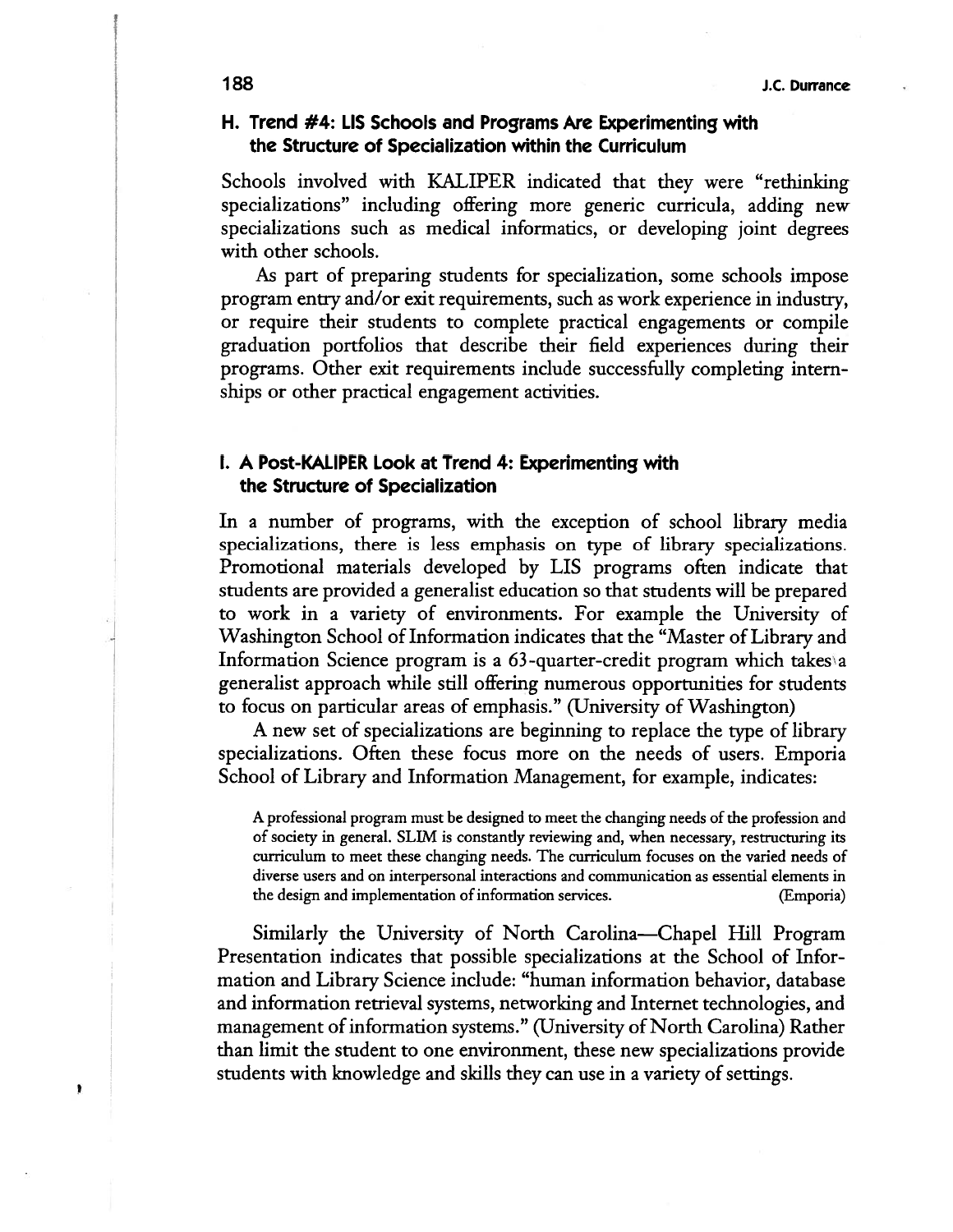#### J. Trend #5: LIS Schools and Programs Are Offering Instruction in Different Formats to Provide Students with More Flexibility

Flexibility in the curricula is perhaps nowhere as evident as in instructional formats. Today's students have more choice than ever regarding course length, day and time of course offering, and on or off-campus meetings. Traditionally, distance education courses were offered in <sup>a</sup> different <sup>p</sup>hysical location; within the pas<sup>t</sup> few years there are an increasing number ofoff-campus courses offered via some form of telecommunication and/or via the Internet.

#### K. A Post-KALIPER Look at Trend 5: Distance Education

Ten years ago only <sup>10</sup> North American schools offered courses using the distance education option. Now 36 (well more than half of all accredited LIS programs) provide technology assisted distance-education degrees (Daniel and Saye, 2001). The ability to use information technologies has revolutionized the way that LIS education is delivered. The Syracuse University School of Information Studies website indicates that the School "has been offering master's degrees through distance learning since 1993" noting that "online courses are of the same academic rigor as on-campus courses. Members of the School of Information Studies faculty teach in both the online and on-campus formats." (Syracuse) The number of programs delivering the LIS degree distance education is so extensive that the phenomenon itself has spawned <sup>a</sup> body of research. (Illinois)

#### L. TREND #6: LIS Schools and Programs Are Expanding Their Curricula by Offering Related Degrees at the Undergraduate, Master's, and Doctoral Levels

KALIPER scholars documented the rapid expansion of undergraduate programs, noting that the rapid enrollment gains in <sup>a</sup> number of US programs was due to the growth in related degree programs identified by KALIPER, particularly at the undergraduate level. The KALIPER study also noted the growth of additional master's and doctoral programs. Pettigrew and Durrance, in <sup>a</sup> summary of the project, commented:

In short, schools are expanding in many directions. New continuing education programs, workshops, and other alternative programs have enabled schools to tap into expanded markets and provide another potential source of revenue. Since its merger with the College of Education, Missouri has implemented <sup>a</sup> certificate program in new media at the undergraduate and graduate levels. South Carolina offers two post-master's programs certificate of graduate study in library and information science, and specialist in library and information science—while Syracuse offers <sup>a</sup> summer college for high school students in information managemen<sup>t</sup> and technology. Syracuse also increased its number of graduate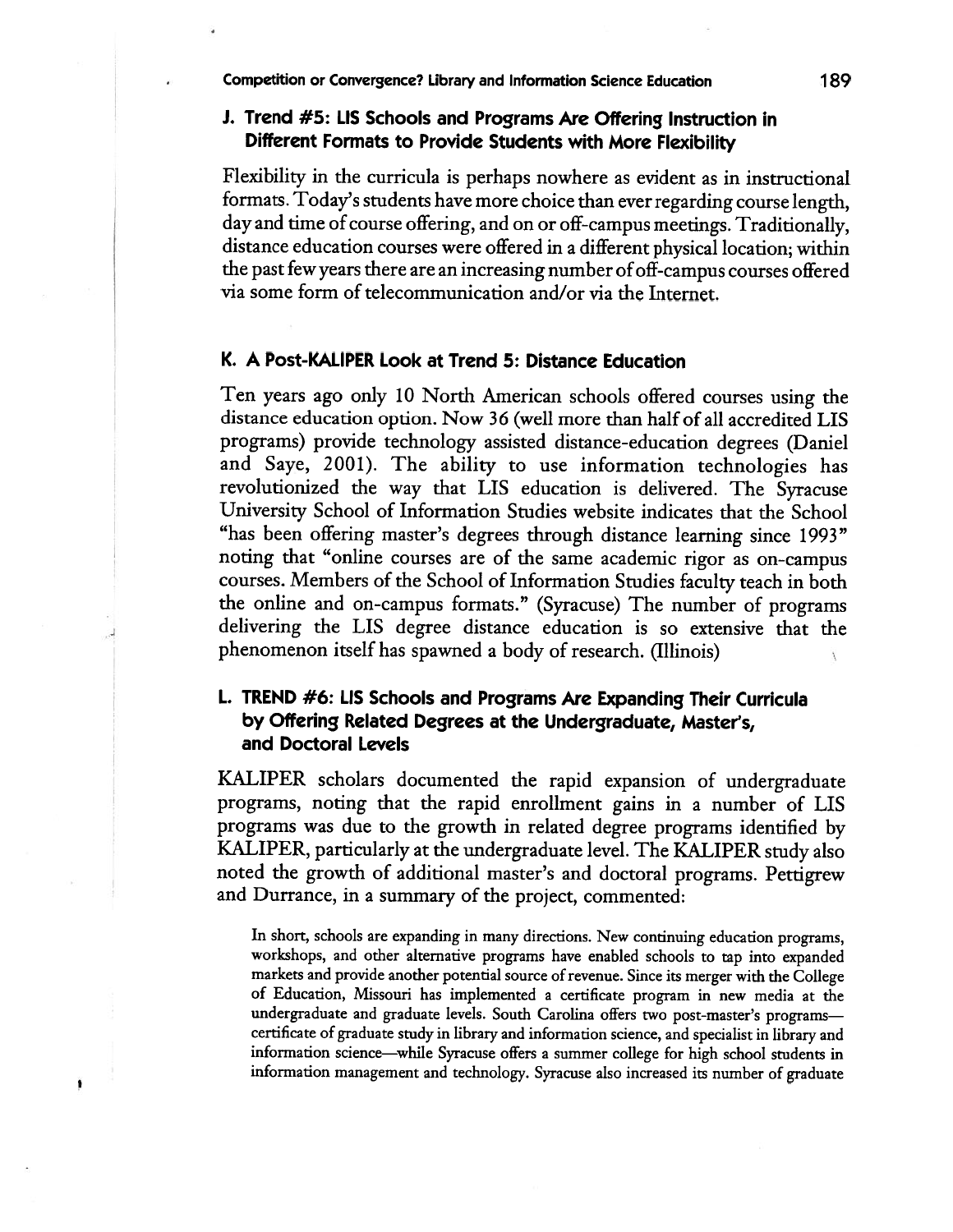certificates to include telecommunications managemen<sup>t</sup> and software project managemen<sup>t</sup> with <sup>a</sup> possible addition ofinteractive multimedia. (Pettigrew and Durrance, 2000, 2001)

#### M. A Post-KALIPER Look at Trend #6: LIS Schools and Programs Are Expanding Their Curricula by Offering Related Degrees at the Undergraduate, Master's, and Doctoral Levels

Since the KALIPER repor<sup>t</sup> was issued, <sup>a</sup> number of schools have developed or are developing innovative undergraduate programs (majors and/or minors). For example, undergraduate degrees are offered in such areas as: Information Technology; Information Science; Information Systems; or Information Technology and Informatics. Those receiving undergraduate degrees comprise more than <sup>a</sup> third of the graduates of Drexel, Pittsburgh, and Syracuse and half of the graduates at Florida State University and the University of Wisconsin, Milwaukee (ALISE, 2002).

Some programs have differentiated master's degrees. For example,

- University of North Carolina offers <sup>a</sup> Masters of Science (MS) in Library Science and an MS in Information Science.
- Rutgers, likewise, has two degrees, the Master of Library and Information Science; and the Master of Communication and Information Studies.
- Syracuse, in addition to its MS in LIS has an MS with School Media Certification; an MS in Information Management, an MS Federal Government Specialization in Information Management (in Washington, DC), and an MS Telecommunications and Network Management. Syracuse's Masters in Information Science accounts for 31% of its graduates. (ALISE Statistics, 2002)

In sum, the changes identified in North American LIS programs by KALIPER scholars have continued and accelerated, thus shaping LIS education for the new digital era. The most noticeable changes have been in increased interdisciplinarity, the move toward curricular developments and research that focus broadly on information problems and environments, and <sup>a</sup> recent move toward the development of newly emerging information schools, <sup>a</sup> phenomenon to be discussed below.

Importantly, KALIPER has thus influenced the ways LIS is framed. The findings, themselves, have had an impact beyond bringing together the data on change. They have been: incorporated into articles that discuss curricular change, used in curricular revision in various LIS programs, discussed and debated by librarians, and used as the basis for new "KALIPER" studies in other countries.

Programs seeking to educate information professionals, including librarians, for the 21st century are stronger than ever. Students better

۰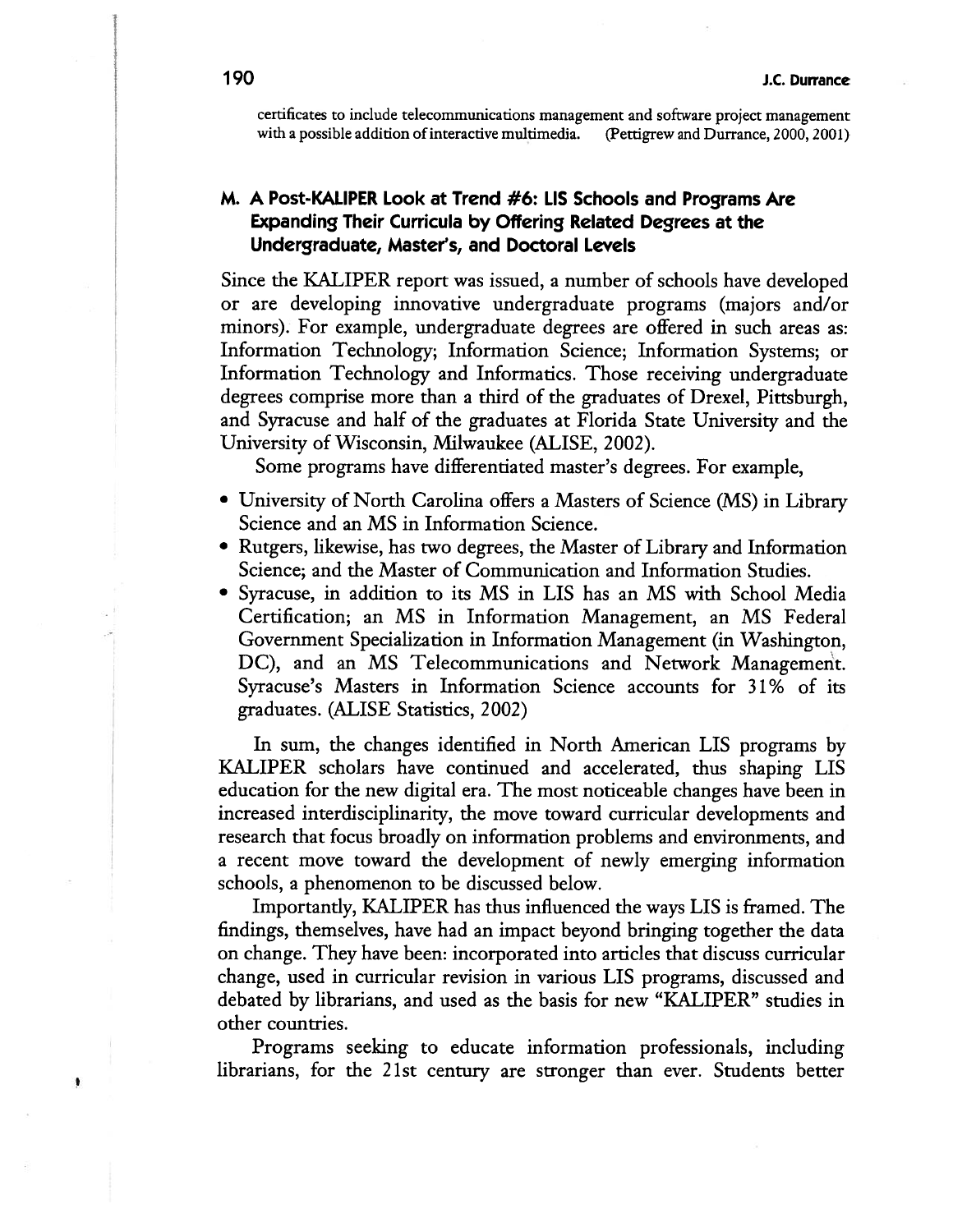#### Competition or Convergence? Library and Information Science Education 191

understand the needs that people have for information and how to more effectively assist them in getting the information they need, they gain skills in using information technologies, and they have <sup>a</sup> broad understanding of information systems. These changes not only have prepared US education for the digital age, they have also moved it toward <sup>a</sup> convergence of various disciplines, each making some claim on control of the domain.

## VII. Information Education: Competition or Convergence?

Modern education for librarianship at the end of the 19th century arose in response to what was then <sup>a</sup> major crisis in staffing brought on by the generosity of Andrew Carnegie and his Carnegie Corporation that resulted in over <sup>2000</sup> public library buildings (Van Slyck, 1995). The Carnegie Corporation, recognizing the unintended outcomes of its largesse, commissioned <sup>a</sup> study of the approaches to educating the librarians for these newly funded libraries. The study, called by the name of its developer—the Williamson Report—uncovered <sup>a</sup> crisis of education (Williamson, 1923). This study showed that the educational apparatus in place in the early 1920s was grossly inadequate; many librarians trained on the job, most educators were ill-prepared, courses were too rudimentary, there was no consistency in training, the field lacked textbooks, there were no standards to assure quality, and education itself was grossly under-funded (Williamson, 1923). To protect its investment, Carnegie fostered the institutionalization of library education in universities and moved toward an accreditation process that would improve the dismal quality found by Williamson. It is important to note, however, that both the crisis and its solution were library centered: the solution to the crisis brought on by too many poorly trained librarians was to create educational programs designed to produce better educated librarians. This narrow construct, focusing education on <sup>a</sup> single institution, did, indeed, solve the immediate problem. However, over time—as other disciplines recognized the value of organizing the world's *digital information*, this institution-specific solution contributed to sowing the seeds for the current crisis in US education described by Van House and Sutton (1996) as the "Panda Syndrome."

The KAUIPER Report clearly demonstrated that educators fully understood the value of providing librarians the skills they needed to organize and retrieve information on the Internet (as well as in other formats). In the process of change, LIS education has taken great strides to assure that its graduates are capable of anticipating and responding to the needs of the digital age; these changes have brought the convergence with other disciplines that focus on digital formats.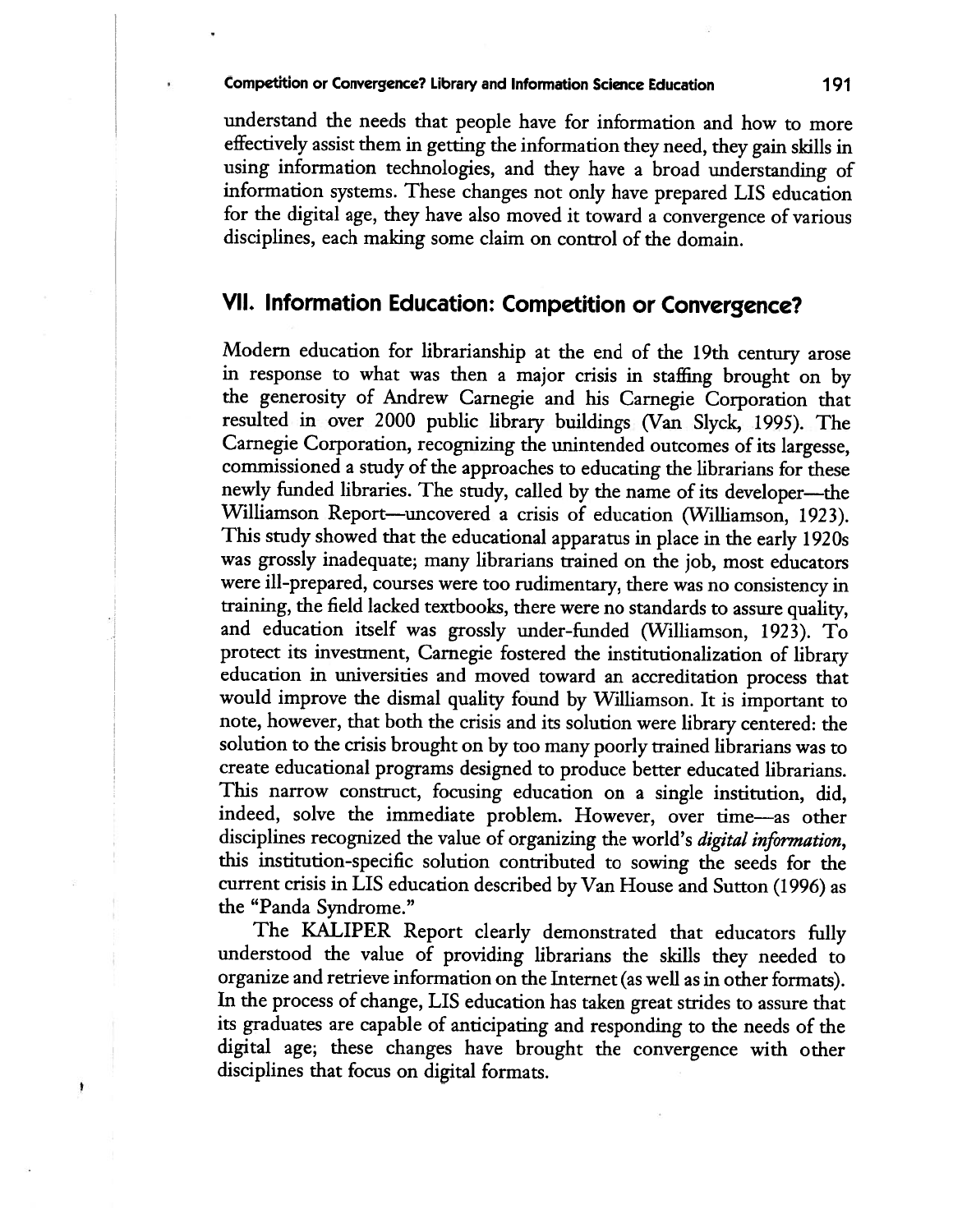Today conditions are ripe either for the field's most serious crisis or for an unparalleled growth opportunity. The changed information landscape has created an uneasy playground for <sup>a</sup> disparate group of players that results in both <sup>a</sup> threat and promise of <sup>a</sup> renaissance in librarianship as one of an emerging group of information professions. Various competing players, each breaking out of formerly narrow constructs, have laid claim to the same domain—information. The Internet crisis has resulted in <sup>a</sup> new set of information life cycle problems that need to be solved (Hodge, 2000); various solutions are being offered by professionals educated in different disciplines.

Van House and Sutton (1996) warned of converging and competing interests. These interests, of course, include education programs that stand ready to educate some segmen<sup>t</sup> of tomorrow's information professions. For example, with the rapid rise of the personal computers in the 1980s and the urgen<sup>t</sup> need to improve computer interfaces for non-computer scientists, the sub-field of computer science now known as HCI emerged. Its primary professional organization, the Computer—Human Interaction (CHI) devel oped in the early 1980s as <sup>a</sup> Special Interest Group of the Association for Computing Machinery (ACM). Well-developed HCI programs are in universities such as the MIT Media Lab, Carnegie Mellon's HCI Institute, Georgia Tech, Virginia Tech, and the University of Maryland. Scores of programs are emerging from computer science that focus on preparing students broadly for careers in information technology. The School of Information and Computer Science was formed in 1968 at the fledgling University of California, Irvine as one such program. These programs are becoming increasingly interdisciplinary with the realization that the knowl edge from <sup>a</sup> single discipline is inadequate either to conduct research or to develop relevant curricula. Other academic programs designed to educate information professionals include various informatics programs, most commonly medical informatics in Medical Schools and information manage ment programs in Business Schools.

Major digital library initiatives funded by the US governmen<sup>t</sup> brought together researchers from various disciplines and fostered interactions among computer scientists, LIS researchers, economists, and others such as experts in GIS. These interactions have provided <sup>a</sup> vehicle for examining disciplinary differences and, as <sup>a</sup> result, researchers across several fields have come to <sup>a</sup> better understanding of their differences and have begun to develop "a view [of digital libraries] that encompasses the social, behavioral, and economic contexts in which digital libraries are used." (Borgman, 2000, p. 240) Rival claims of jurisdiction over the domains associated with the new information world coupled with pressures from constituents in libraries could nudge LIS education into its former narrow library focus. However, intellectual convergences, such as those that resulted from the federally funded digital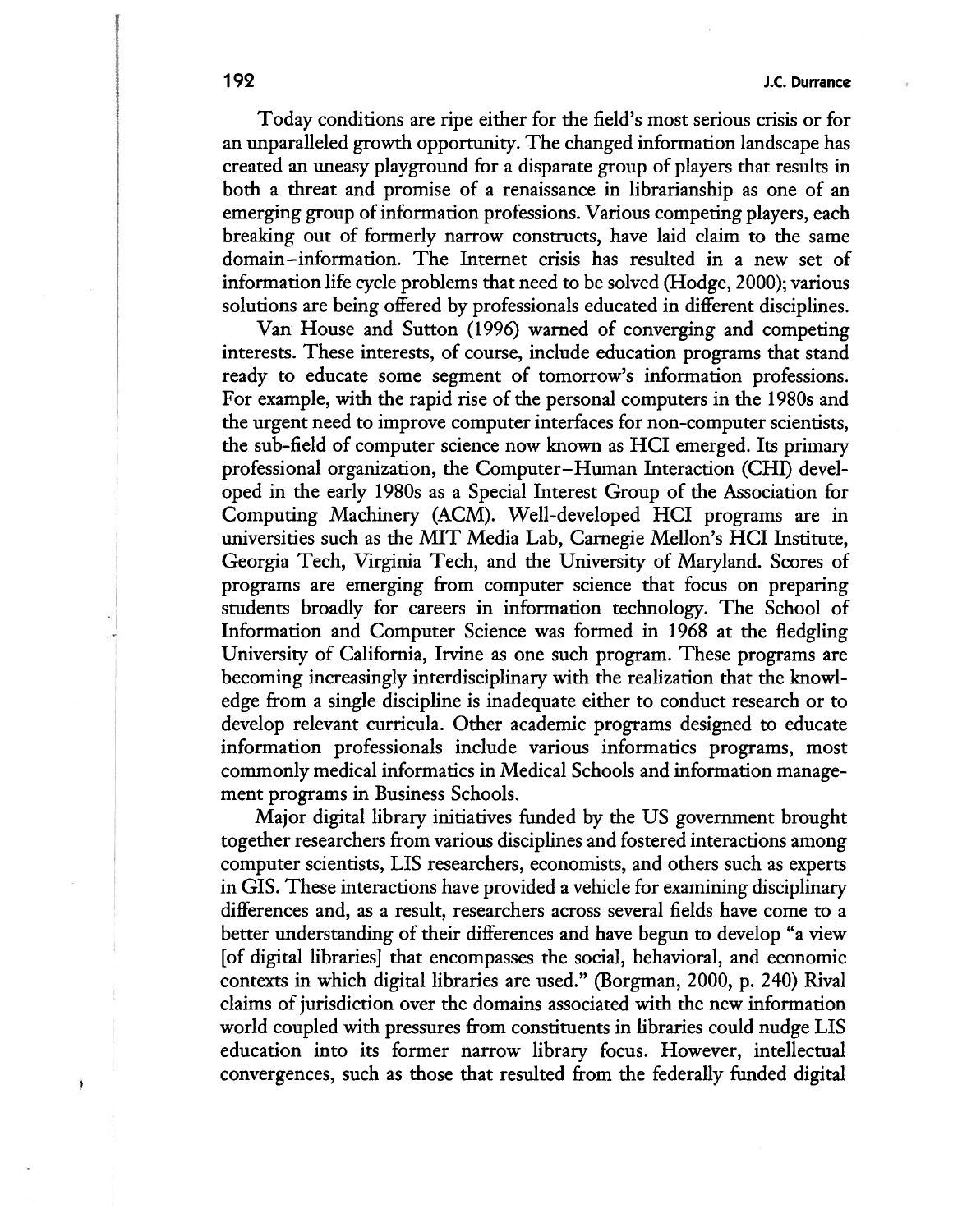library initiatives, can be seen among <sup>a</sup> diverse group of researchers, many of them in the newly formed interdisciplinary "information" schools.

The most recent convergence examples that have emerged from the new information landscape are cross-disciplinary experiments such as the one at the University of Michigan School of Information. Such new schools hire faculty from multiple disciplines. The new information schools have hired PhDs from computer science, HCI, information economics, cognitive psychology, US, and other fields. For example, University of California at Irvine has sent PhDs to several of the new information schools and <sup>a</sup> dean to the University of Michigan. Penn State, <sup>a</sup> newly formed information school with no history of LIS, has hired faculty with LIS degrees. Since these new programs have now been in existence for between <sup>5</sup> and <sup>10</sup> years, they have begun to graduate PhDs who are taking positions in LIS programs, computer science departments, or the emerging information schools.<br>Information schools that bring together researchers with exceedingly

different intellectual fields with disparate cultures, values, methods, traditions, and approaches to knowledge development into <sup>a</sup> single faculty are faced with culture shock. Newly interdisciplinary programs need to take steps to overcome differences and build on the strengths of the various disciplines represented by their faculty. Academic integration at this stage of development is a challenge and has been established as a primary activity for such programs as the University of Michigan School of Information. The aim of academic integration is to move beyond the natural distrust that academics have of those educated in vastly different traditions.

Two very important convergence activities underway are discussed below. Ifsuccessftil, these efforts may help create <sup>a</sup> convergence that could result in the development ofa new, interdisciplinary field that encompasses the strengths of multiple fields. The first, within US, brings together the new information schools with the aim of creating support systems that will make it easy for these new information-focused programs to discuss their common missions and problems. This initiative began with several meetings of deans from the University of Pittsburgh School of Information Sciences, Syracuse University's School of Information Studies, the Drexel University College of Information Science and Technology, the University of Washington Information School, and the University of Michigan School of Information. As the number of information schools expands, additional deans have begun to attend these meetings. The information school deans have held meetings with deans of all LIS programs since 2003 at the ASIST and at the ALISE. These meetings have focused on broad issues associated with the question of convergence made possible by the common interests of many computer science, engineering, US and management information systems programs, the emerging information school movement, and its impact of programs of US.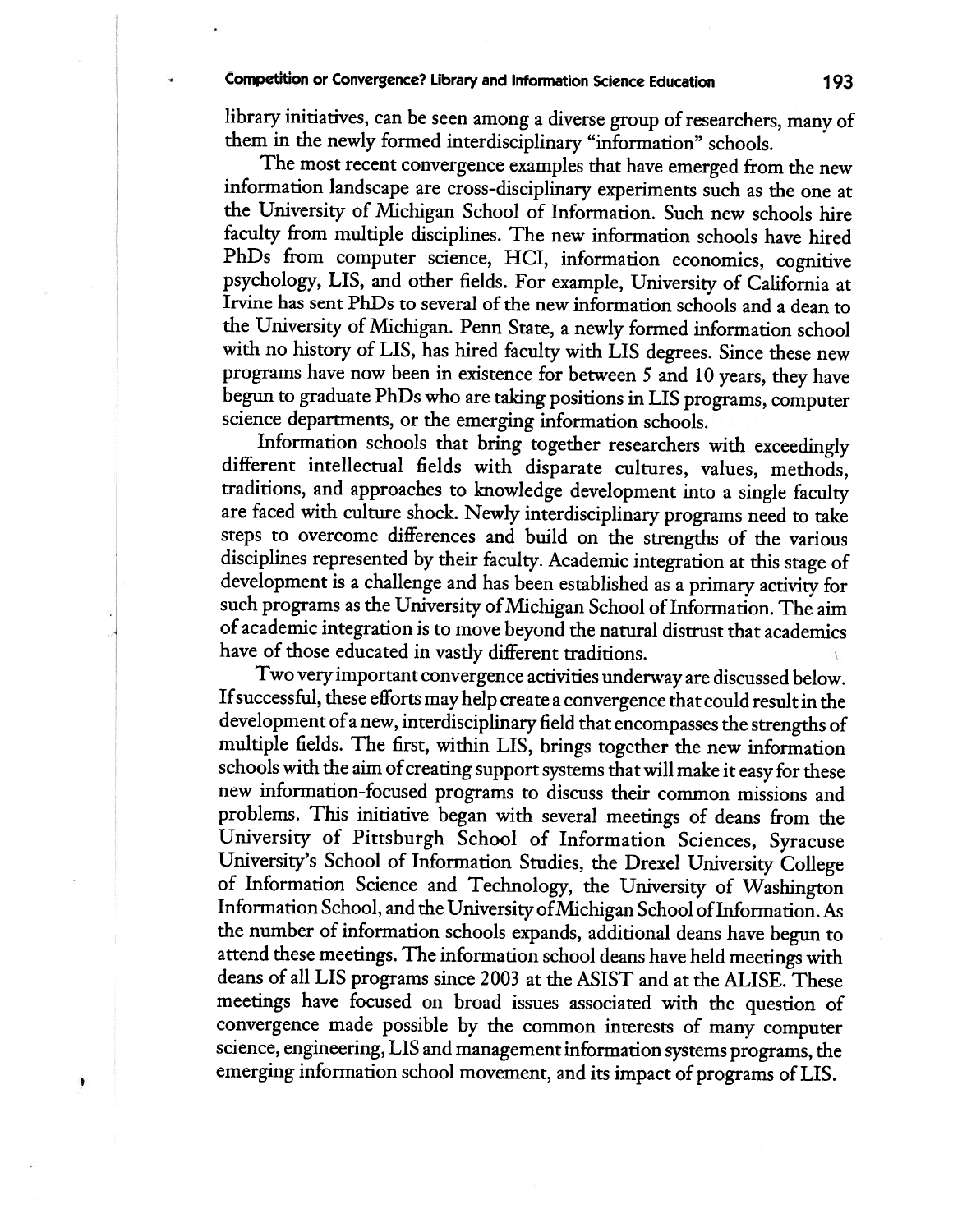The second convergence initiative has convened <sup>a</sup> community of deans of information technology (IT) programs that have emerged from computer science departments and the newer, more broadly focused, interdisciplinary information schools. This group has been meeting under the auspices of the major US association focused on research in information and computing, the Computing Research Association (CRA) (www.cra.org) through <sup>a</sup> division known as the IT Deans Group (CRA-IT Deans Group). CRA started as <sup>a</sup> membership association of computer science departments, but has expanded to include other kinds of programs. The CRA meetings of the IT Deans Group reveal the struggles faced by the IT programs which have emerged from computer science because their research separate from computer science which, these researchers believe, has developed approaches and knowledge which "often do not live comfortably in departments of computer science." (Finkeistein and Hafner, 2002, p. 4) Thus, <sup>a</sup> group ofIT researchers recognize the need for an emerging IT discipline, which would encompass topics such as these below:

- The study of information: how it is acquired, organized, communicated, managed and used by people and organizations, and how IT changes those processes, sometimes in fundamental ways.
- The study of IT applications per se, including application taxonomies based on technical requirements, functional characteristics, information models, and domain or context of use (e.g., business, government, education, health care, publishing, the military, law enforcement, media and entertainment, science and engineering).
- Techniques and tools for managing the design, development and deployment of large complex IT systems.
- The study of how IT affects human behavior and quality of life.
- The study of how IT affects social and political institutions, and how those institutions in turn affect the development and use of IT. (Finkelstein and Hafner, 2002, p. 4)

'While some of these goals are dissimilar from those of US, others resonate with the goals of LIS research—and can be seen either as intellectual competition or convergence. While these researchers, however, do not appear to recognize the value of information, itself, nonetheless it is not difficult to see <sup>a</sup> further convergence that incorporates the research strengths of LIS such as those identified by Bates above.

The leadership of the CRA-IT Deans in bringing together researchers from different disciplines makes it possible for those with divergent perspectives and knowledge to communicate and, possibly, to collaborate. This initiative, which began only 4 years ago, has only begun the work of identifying problem areas and points of convergence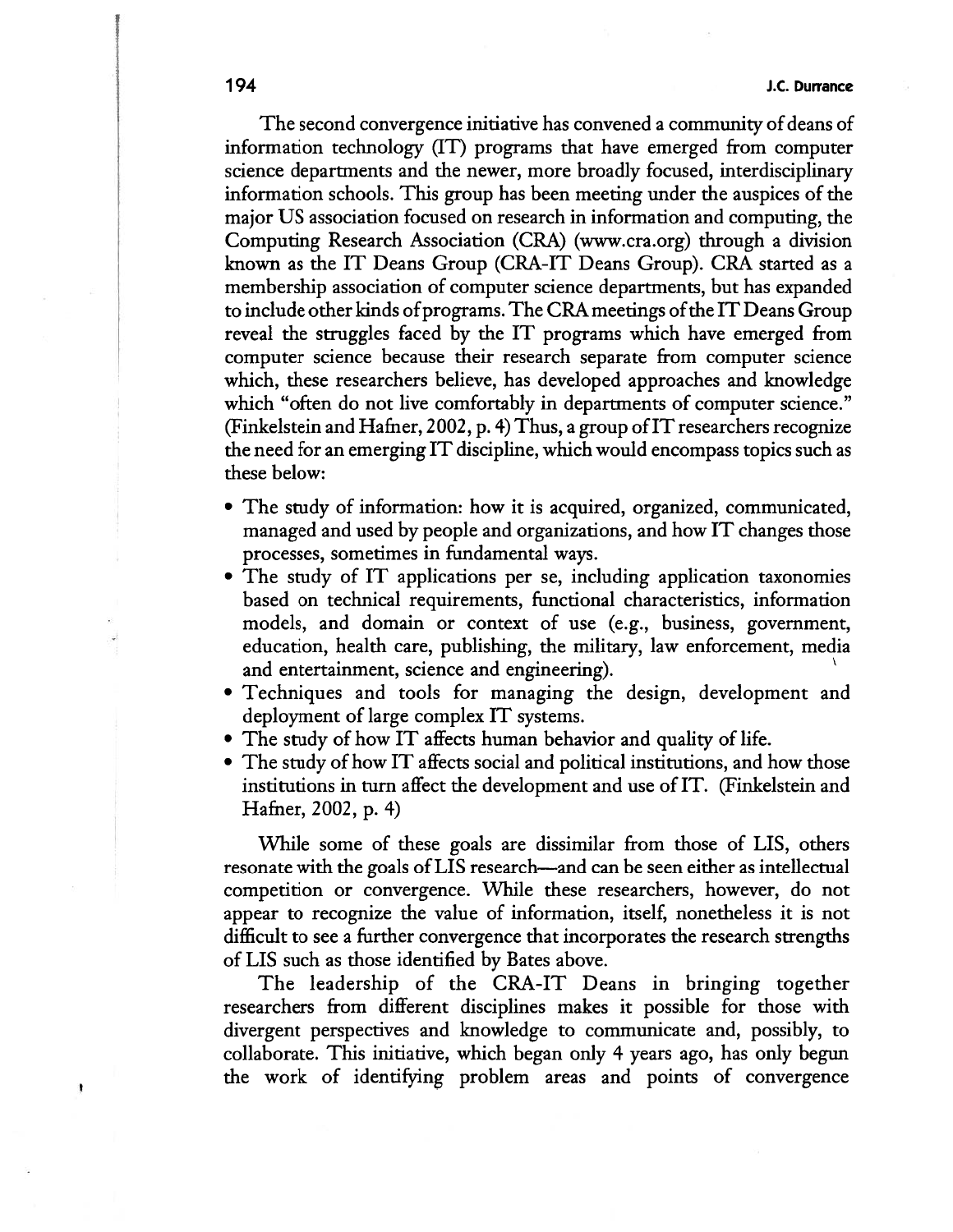#### Competition or Convergence? Library and Information Science Education 195

(CRA-IT Deans). At present about <sup>40</sup> programs, including <sup>a</sup> group of leading US/IS schools, are participating in the CRA-IT Deans meetings. These meetings focus on examining the implications of the convergence of various disciplines into <sup>a</sup> common domain and building <sup>a</sup> conceptual picture of the intellectual territory covered by all the research and instruction programs. A major conference to examine the intersection of interests represented by <sup>a</sup> variety of academic programs is <sup>p</sup>lanned for summer 2004. (CRA-IT Deans)

Convergences across various academic programs toward an information domain is depicted in Fig. 3: "Moving Toward Intellectual Convergence." The bold arrows show stronger organizational convergence which is seen in participation in interdisciplinary groups such as CRA, while the dotted arrows represent programs that have not moved as clearly toward collaboration with other disciplines.

Schools of information, whether their origin is from US or computer science are now seen as representative of an intriguing and powerful notion. An institutional transformation is under way in higher education focused on the study and design of information and information technologies. Key discriminating factors among these new programs are the degree to which they successfully pursue an interdisciplinary view of the problems, and their commitment to the goal of improving human welfare as <sup>a</sup> result of their efforts. Knowledge gains in LIS/IS leading to an integrative scholarship have assured that the next generation of librarians will be well prepared for the future and that US is positioned to become <sup>a</sup> strong <sup>p</sup>layer in the transformation of information education. Christine Borgman summarizes the recognition of <sup>a</sup> number of researchers in this period of convergence.



Fig. 3 Moving toward intellectual convergence.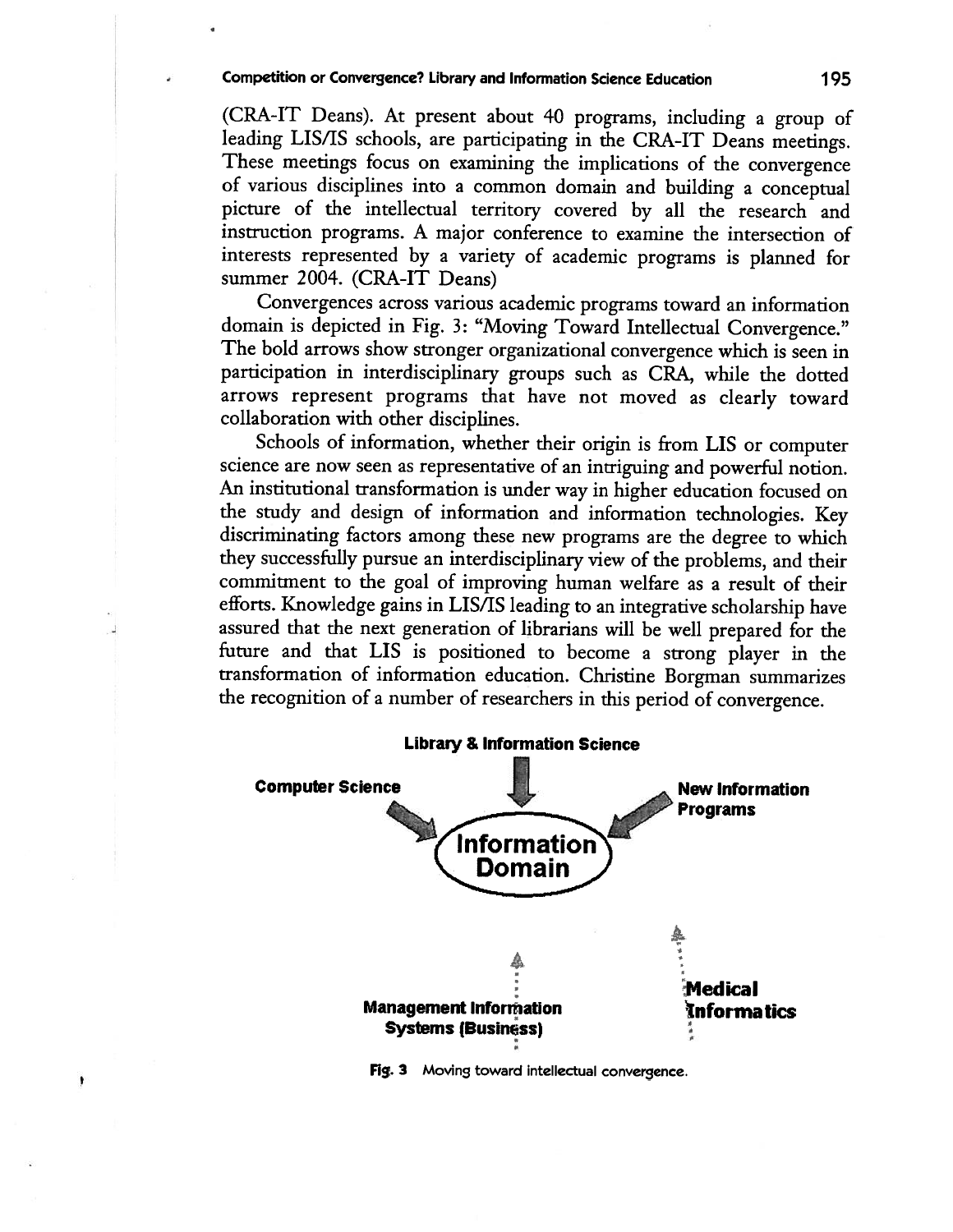Access to information is too important <sup>a</sup> problem to leave entirely to governmen<sup>t</sup> officials, corporate policy makers, librarians, archivists, computer scientists, or lawyers. Rather it is <sup>a</sup> problem faced by people in all walks of life, at most stages of life, in all parts of the world. (Borgman, 2000, p. 269)

#### References

 $\lambda$ 

- Abbott, A. D. (1988). The System of Professions: An Essay on the Division of Expert Labor. University of Chicago Press, Chicago.
- American Library Association. Congress on Professional Education (1999). 1st Congress on Professional Education: Focus on Education for the First Professional Degree (June).
- American Library Association. Congress on Professional Education (2000). 2nd Congress on Professional Education, November 2000.
- Association for Library and Information Science Education (ALISE). ALISE Statistics, 2002. Table 11-3-a-i. Degrees and Certificates Awarded by ALA Schools, 2000—2001, PP. 138— 140.
- Bates, M. J. (1999). The invisible substrate of information science. *Journal of the* American Society for Information Science 50(12), 1043—1050.
- Bishoff, Liz. (1999). Leadership: Evaluation of the Kellogg Foundation HRJSM Library Education Project CUR, Washington, DC, http://www.clir.org/activities/details/ completed/hrism/hrism.html, accessed April 5, 2004.
- Bishop, A. P., Van House, N. A., and Buttenfield, B. P. (2003). Digital Library Use: Social Practice in Design and Evaluation. MIT Press, Cambridge, MA.
- Borgman, C. (2000). From Gutenberg to the Global Information Infrastructure: Access to Information in the Networked World. MIT Press, Cambridge, MA.
- Bowker, G. C., and Star, S. L. (2000). Sorting Things out: Classification and Practice. MIT Press, Cambridge, MA.
- Case, D. (2002). Looking for Information: A Survey of Research on Information Seeking, Needs, and Behavior. Academic Press, New York.
- Computing Research Association. IT Deans Group, http://www.cra.org/Activities/ itdeans/, accessed April 24, 2004.
- Cox, R. J., Yakel, E., Wallace, D., Bastian, J. A., and Marshall, J. (2001). Archival Education in North American Library and Information Science Schools. Library Quarterly 71(2), 141—194.
- Daniel, E., and Saye,J.D. Highlights of the 2001 ALISE Statistical Report with <sup>a</sup> five and ten year comparison of key data elements. http://www.ils.unc.eduJALISE/ 2001 /Highlights.htm.
- Durrance, J. C., and Pettigrew, K. (1999). *KALIPER: A look at library and information* science education at the turn of the new century. (1999 Bowker Annual), R.R. Bowker, New York.
- Educating Human Resources for the Information and Library Professions of the 21st Century. A Proposal to the W.K. Kellogg Foundation from the Faculty of The [University of Michigan] School of Information and Library Studies, 1996. http:// www.si.umich.edu/cristaled/Kelloggproposal.html.
- Emporia State University. School of Library and Information Management. Website http://slim.emporia.edu/degrees.htm#mls, accessed April 24, 2004.
- Finkelstein, L., and Hafner, C. (2002). The Evolving Discipline(s) of IT (and their relation to Computer Science): A Framework for Discussion. Presented at the IT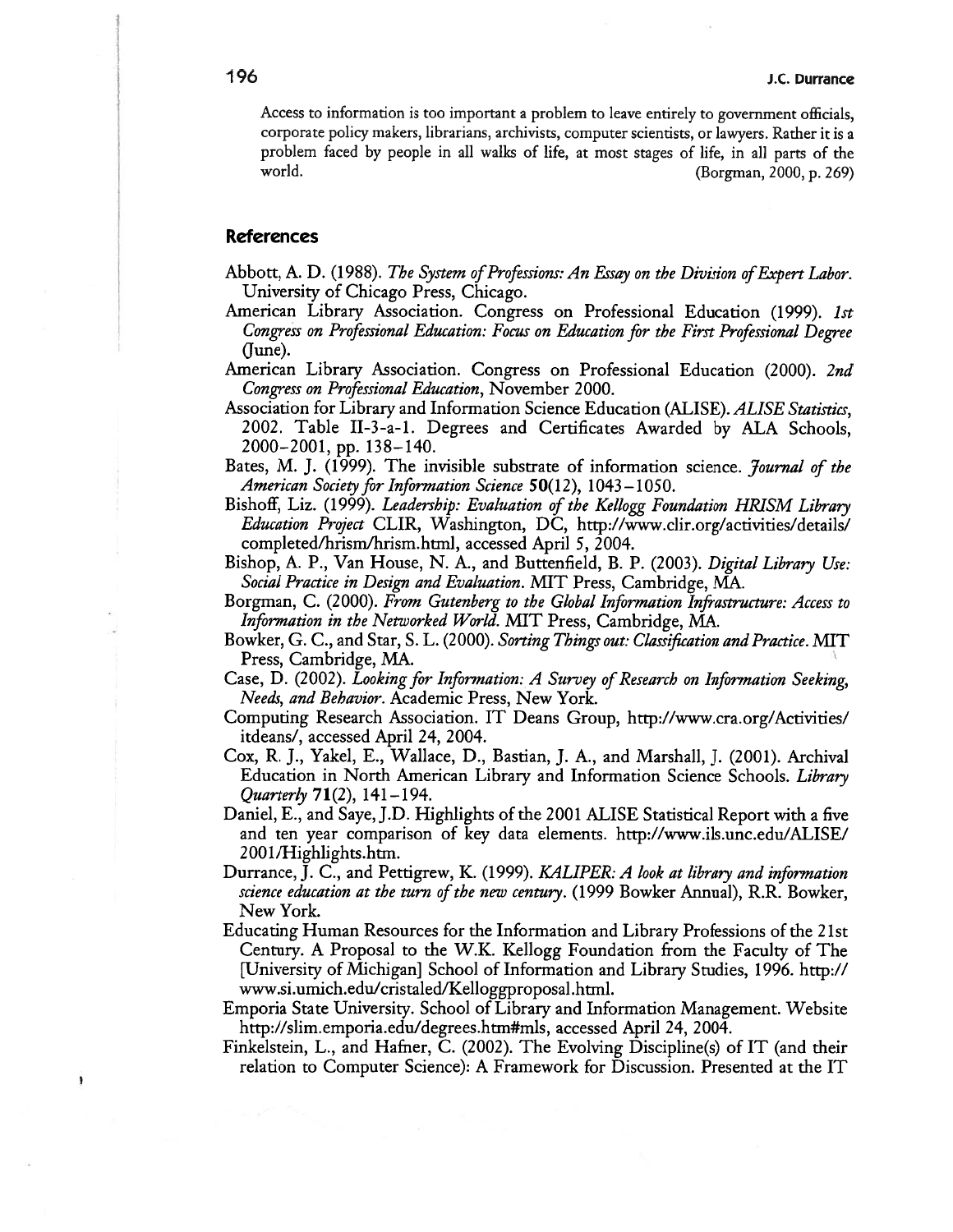Deans Group Meeting, Washington, DC, February 9—10, http://www.cra.org/ Activities/itdeans/finkelstein.pdf, accessed April 5, 2004.

- EUCLID/ALISE Conference: Coping with Continual Change—Change Manage-<br>ment in SLIS. Potsdam, Germany, July 31st, 2003, http://www.fh-potsdam.de/
- 
- EUCLID/tmp/Gorman-keynote.doc, accessed April 5, 2004.<br>Hodge, G. M. (2000). Best practices for digital archiving: an information life cycle<br>approach. *D-Lib Magazine* (January), accessed April 24, 2004.<br>KALIPER Advisory Co

Kellogg Foundation. Website. Frequently Asked Questions, http://www.wkkf.org/ Programming/FAQ.aspx?CID =  $271\#97$ , accessed April 12, 2004.

- Kniffel, L. (1999n). Practitioners, educators seek library's place in professional education. American Libraries 30(6), 12–15.
- Kuhlthau, C. (2004). Seeking Meaning: A Process Approach to Library and Information Services, 2nd ed., Libraries Unlimited, Westport, CT.
- Lightner, R. (2000). Sorting Things out: Classification and Practice. MIT Press, Cambridge, Amazon.com; Review of Bowker, Geoffrey C. and Susan Leigh Star. Lynch, M.J. (2002). Reaching 65: Lots of Librarians Will Be There
- Libraries (March).
- Pettigrew, K., and Durrance, J.C. (2000). KALIPER study identifies trends in library and information science education. In <sup>2000</sup> Bowker Annual.
- Pettigrew, K.E., and Durrance, J.C. (eds.) (2001). KALIPER: introduction and overview of results. *Journal of Education for Library and Information Science* 42(3),
- 170-180. Entire issue devoted to KALIPER findings.<br>Pettigrew, K.E., Fidel, R., and Bruce, H. (2001). Conceptual frameworks in information behavior. In *Annual Review of Information Science & Technology*, (M. E. Williams, ed.). vol. 35, pp. 43–78, Medford, NJ: Information Today.<br>Revolutionizing Science and Engineering through Cyberinfrastructure: A Report
- from the U.S. National Science Foundation Blue Ribbon Panel on Cyberinfrastructure. Daniel E. Atkins, Chair, January 2003, http://www. tructure. Daniel E. Atkins, Chair, January 2003, http://www.<br>communitytechnology.org/nsf\_ci\_report/.
- Rubin, R. E. (2000). Foundations of Library and Information Science. Neal Schuman, New York.
- Sutton, S. (1995). Keynote Presentation. California Academic and Research Libraries. 3rd Annual Conference, http://www.carl-acrl.org/Archives/ConferencesArchive/ Conference95/sutton.text.htinl.
- Sutton, S. A. (2001). Trends, trend projections, and crystal ball gazing. Journal of Education for Library and Information Science 42(3), 241-247.
- Syracuse University. School of Information Studies. Website http://istweb.syr.edu/<br>academics/distance/index.asp, accessed April 12, 2004.<br>Tenopir, C. (2002). Educating Tomorrow's Information Professionals Today.
- Information Today (July–August), http://www.infotoday.com/searcher/jul02/ tenopir.htm, accessed April 24, 2004.
- University ofIllinois. Graduate School of Library and Information Science. Website. [Distance Education] Research Articles, http://alexia.lis.uiuc.edu/gslis/degrees/ leep\_bib.html#research, accessed April 24, 2004.
- University of North Carolina. School of Information and Library Science. Program Presentation, http://www.ils.unc.edu/daniellCOA/MSIS.html, accessed April 24,2004.